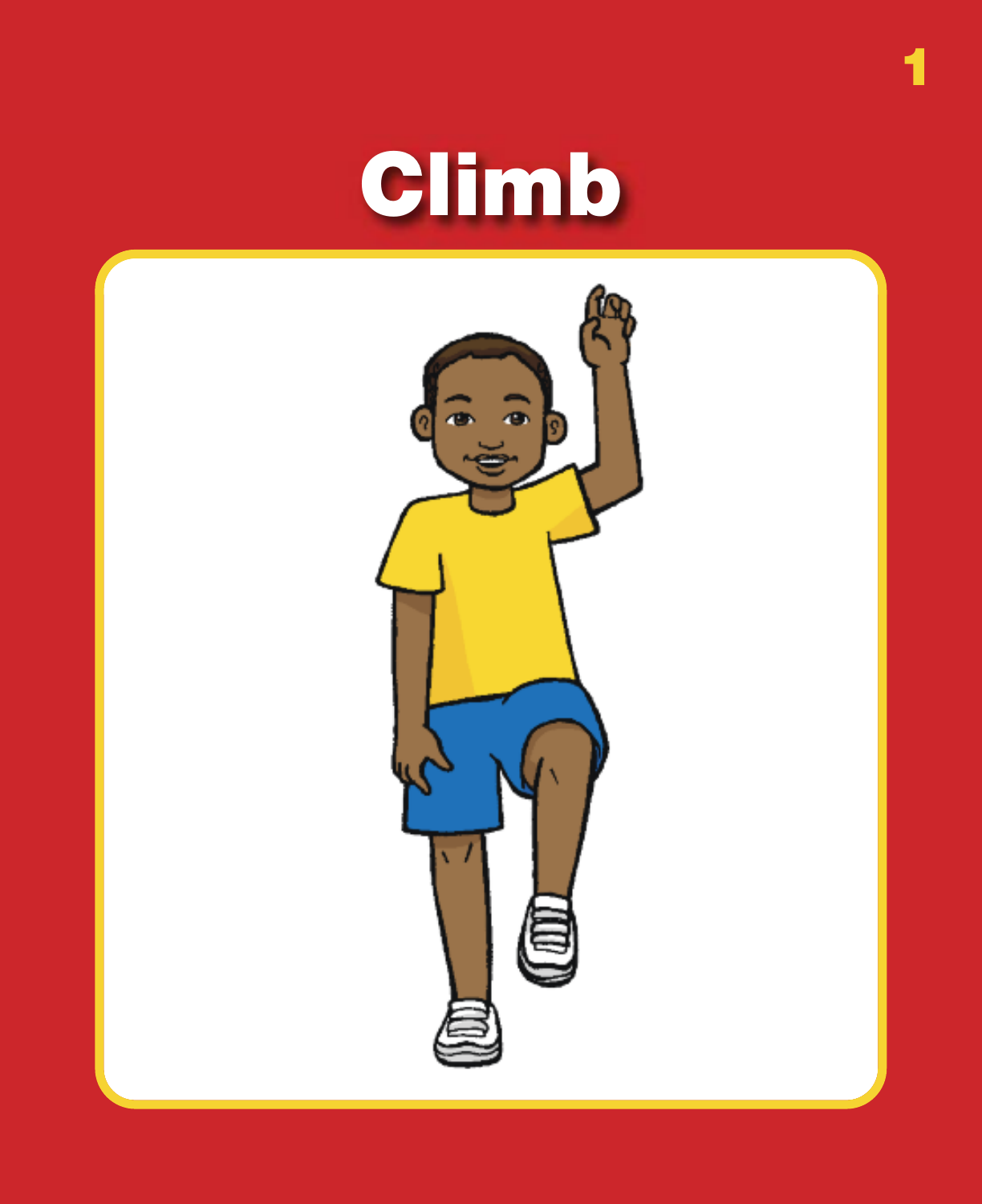

**1**

#### **Raise your arm and knee as high as you can. Switch sides and repeat.**



**Department of Education**

Dennis M. Walcott **Chancellor** 

**Department of Health & Mental Hygiene** Thomas Farley, MD MPH n und das Faney, will wie met de land andere andere andere andere andere andere andere andere 2013<br>Commissioner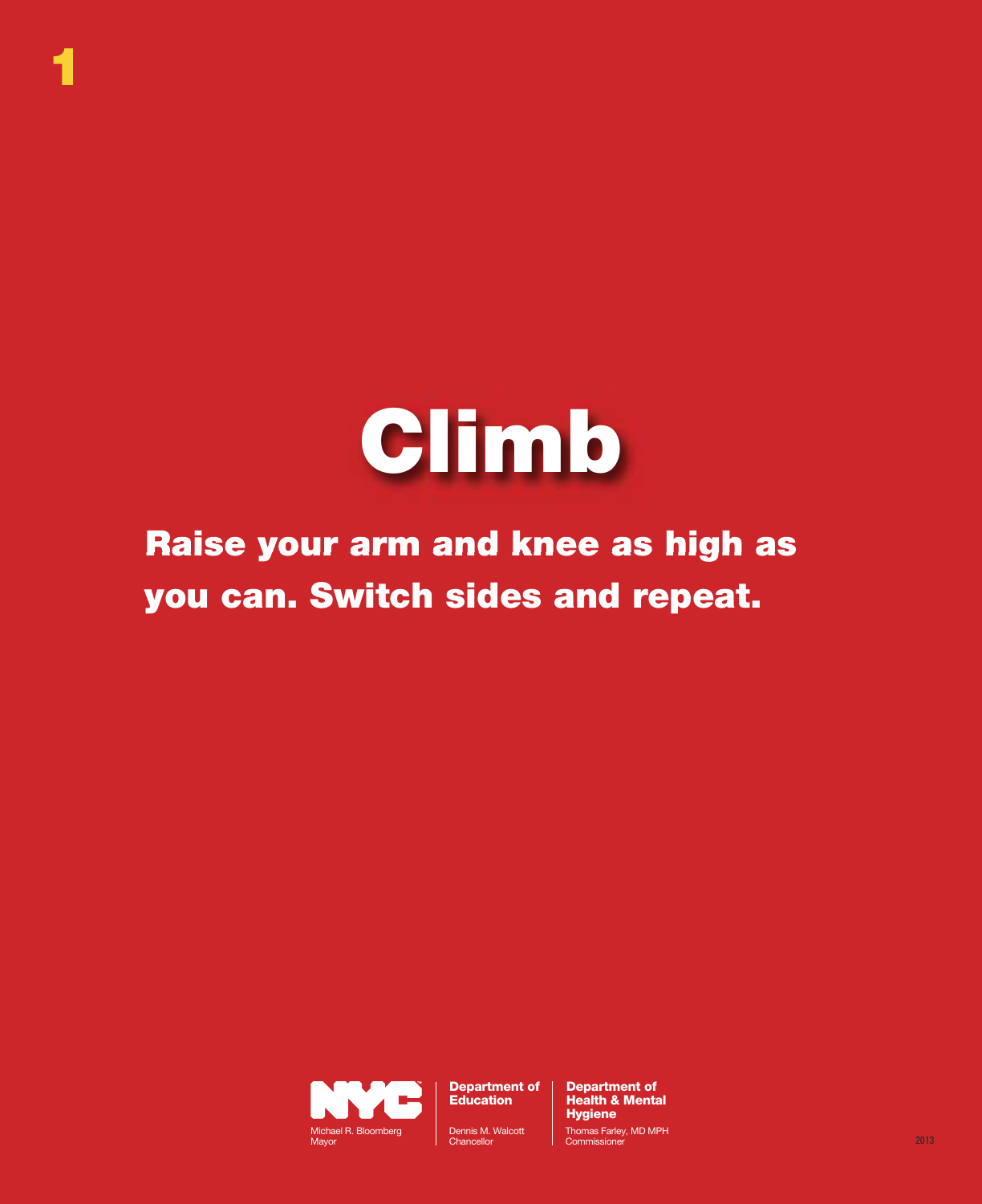## **Criss-Cross Jump**

**2**

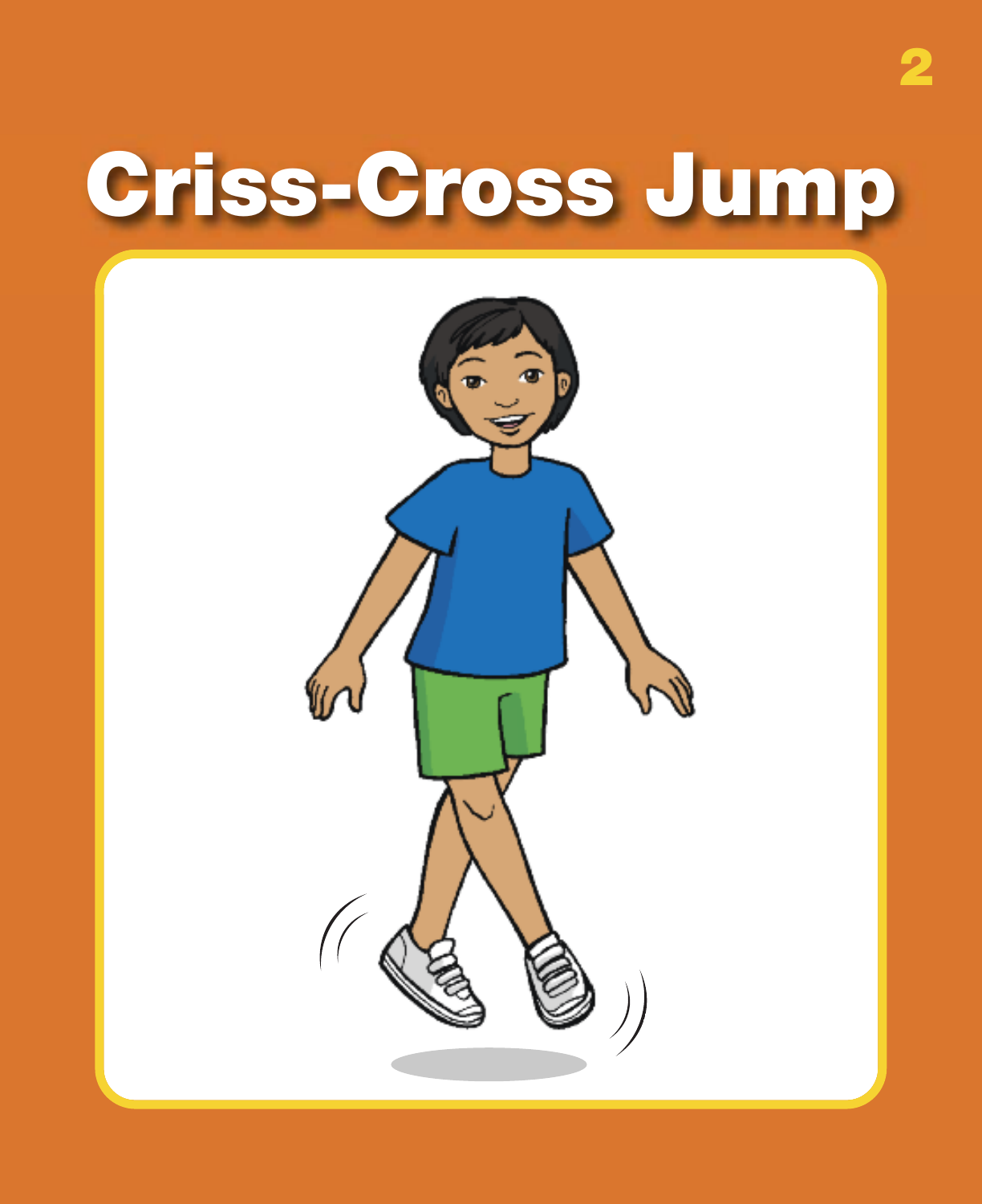# **Criss-Cross Jump**

**Stand with your feet shoulder-width apart. Jump up, crossing one foot over the other, and land with your feet crossed. Jump again, uncrossing your legs, and land in the starting position. Switch legs and repeat.**



**Department of Education**

Dennis M. Walcott **Chancellor**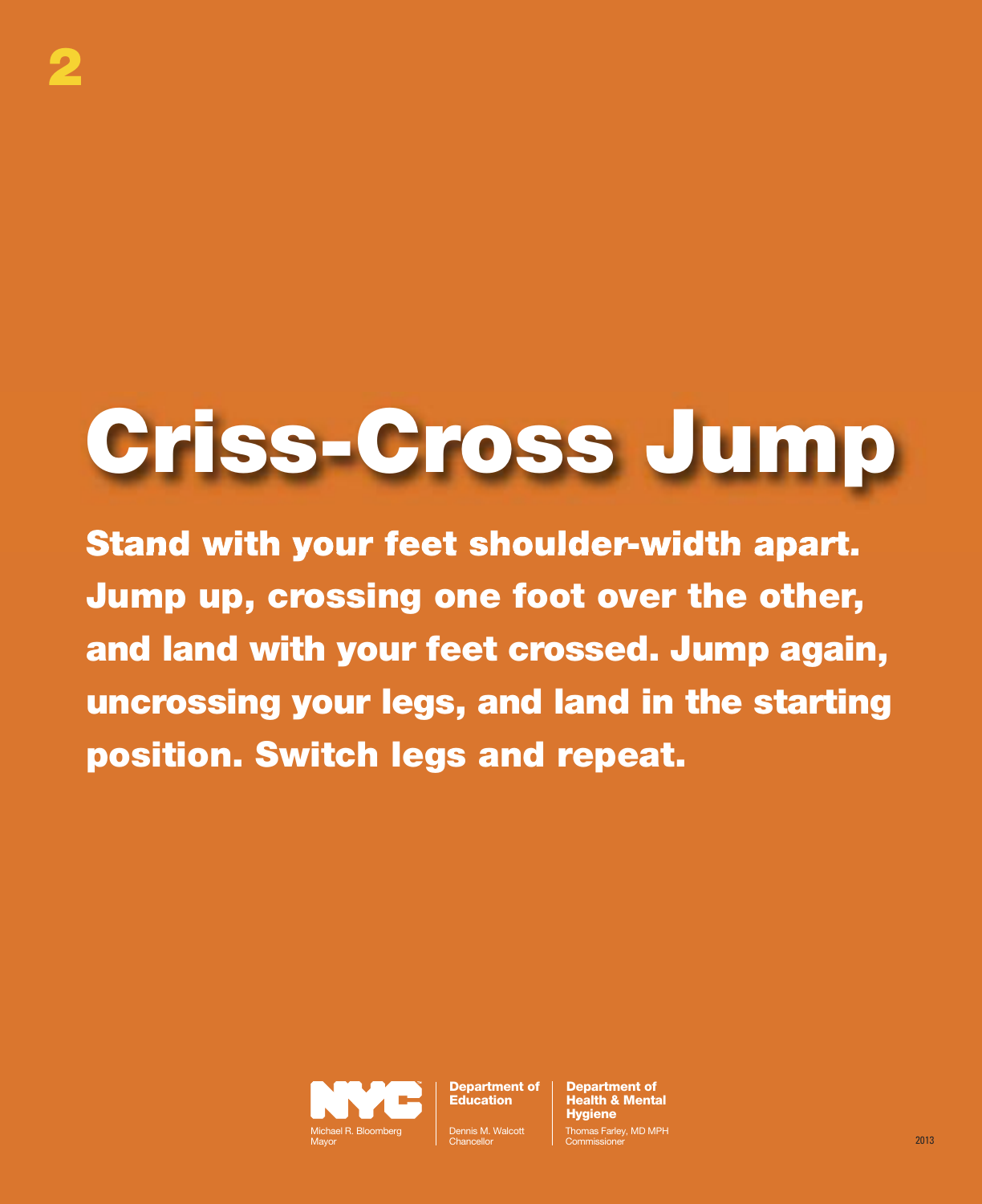# **Frog Jump**

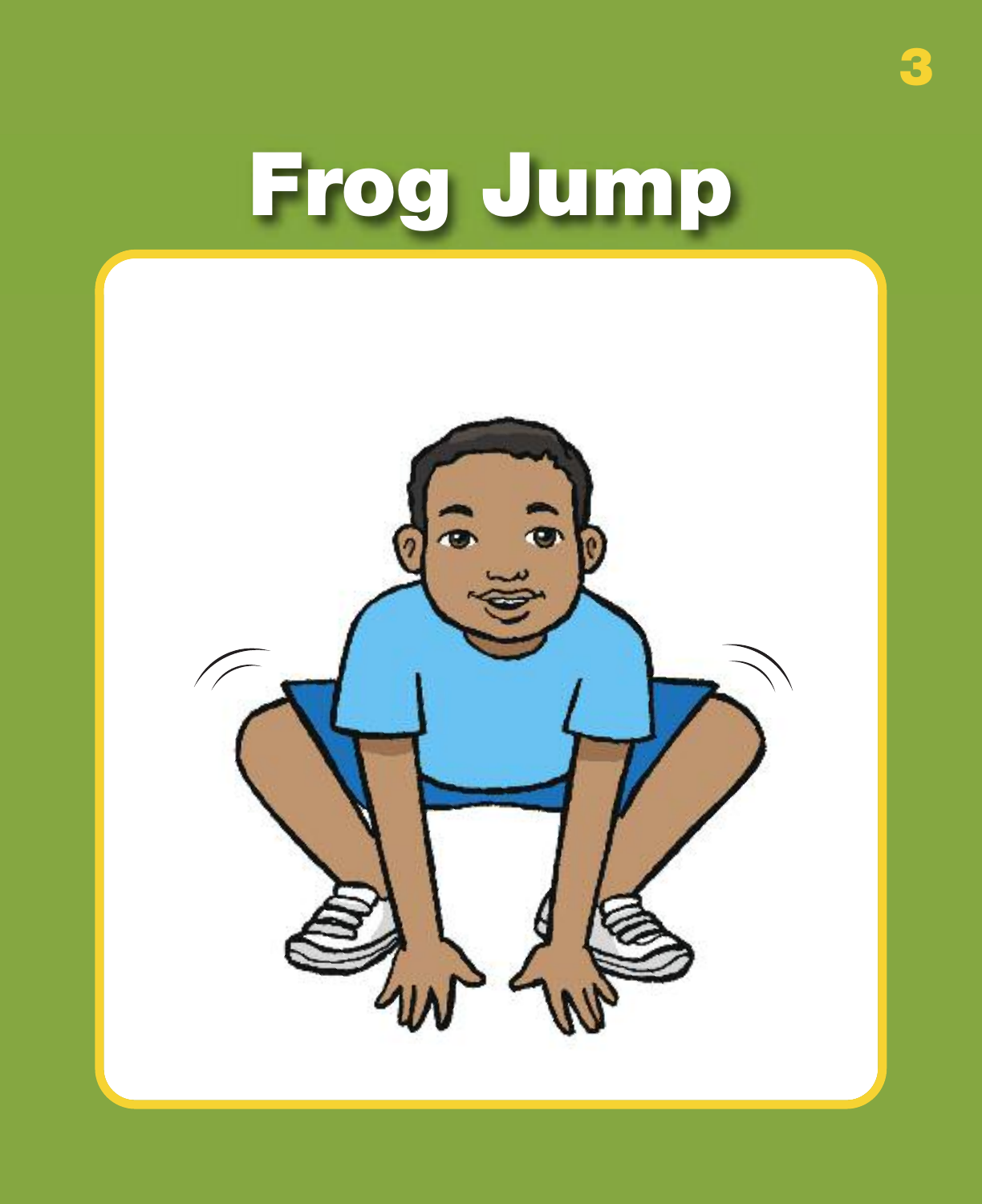#### **Frog Jump**

**3**

**Crouch down with your knees out wide and your hands on the ground between your feet. Jump up by pushing off with your hands and feet. Land quietly in a crouch position.**



**Department of Education**

Dennis M. Walcott Chancellor

**Department of Health & Mental Hygiene** by, MD MPH Commissioner 2013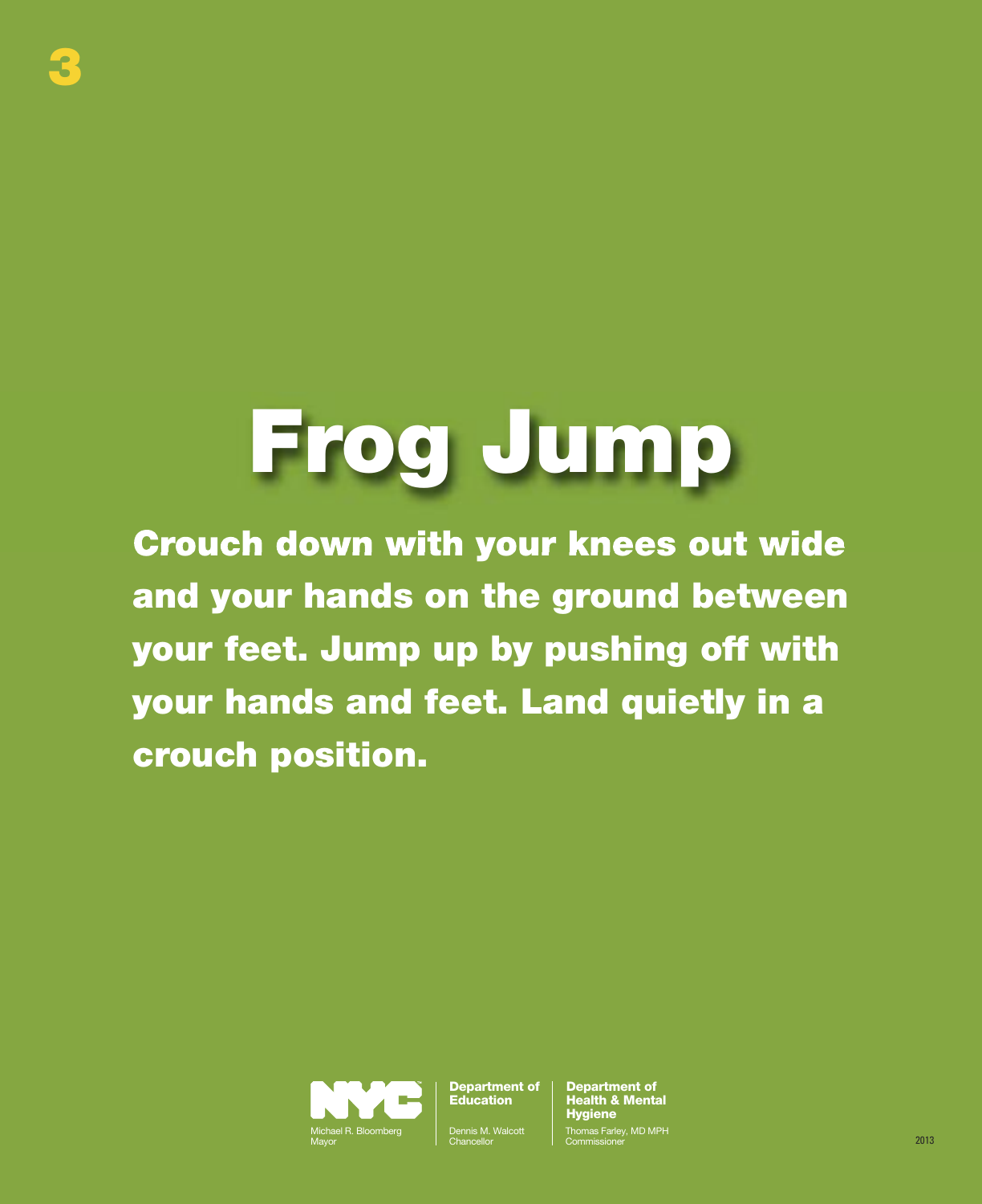



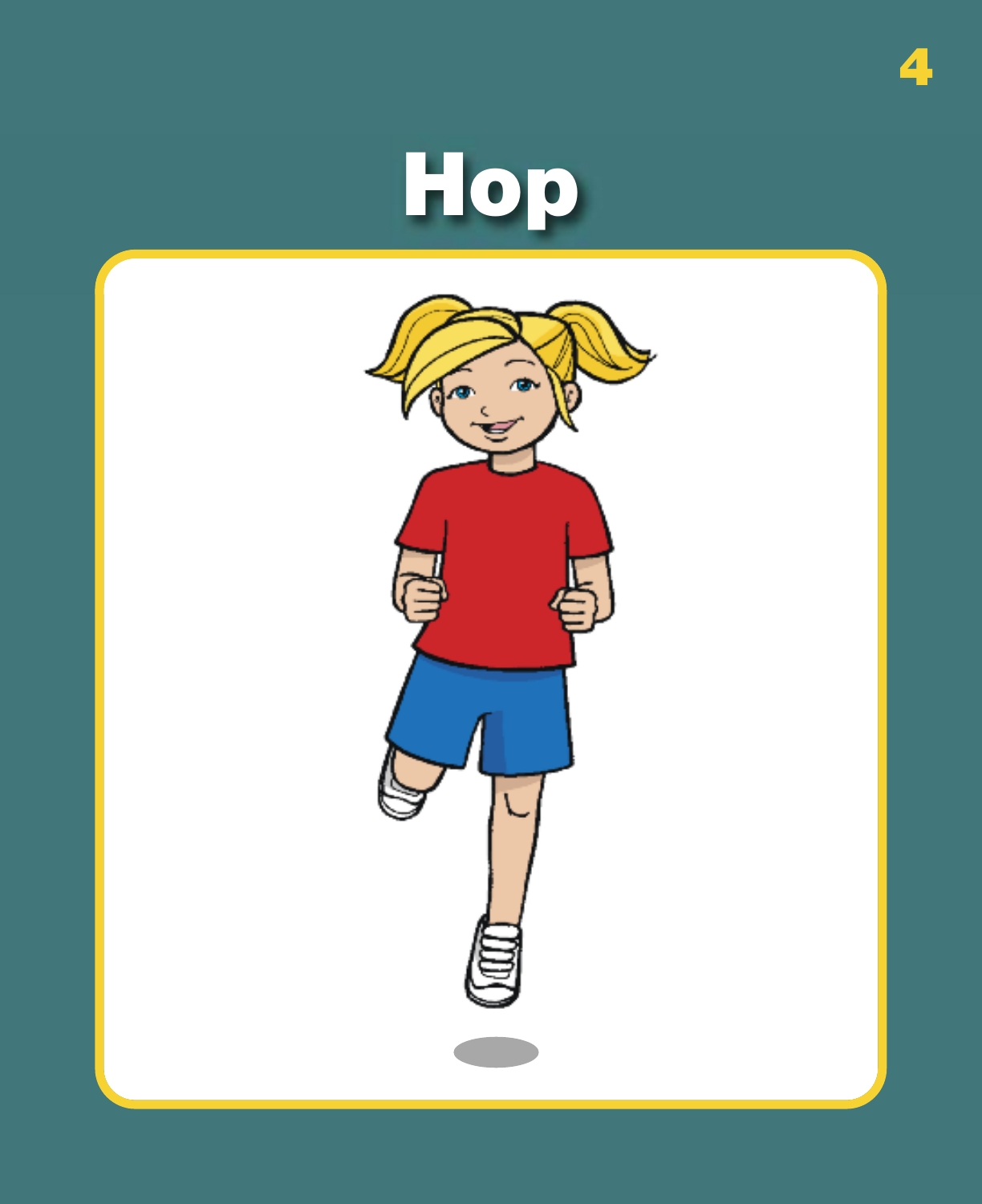



**Stand on one leg. Take off straight up into the air and land on the same leg. Switch legs and repeat.**



**Department of Education**

Dennis M. Walcott Chancellor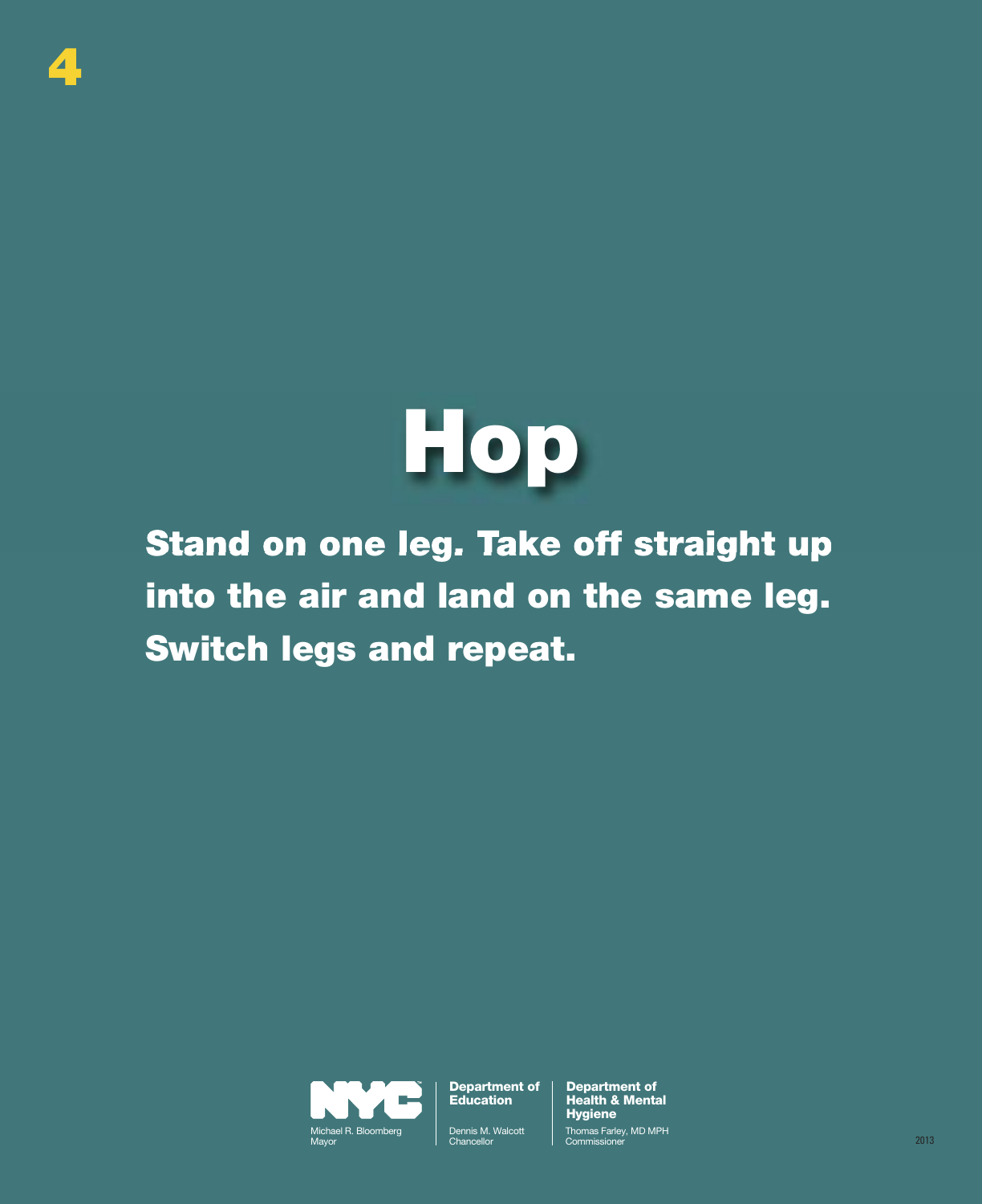# Jump

5

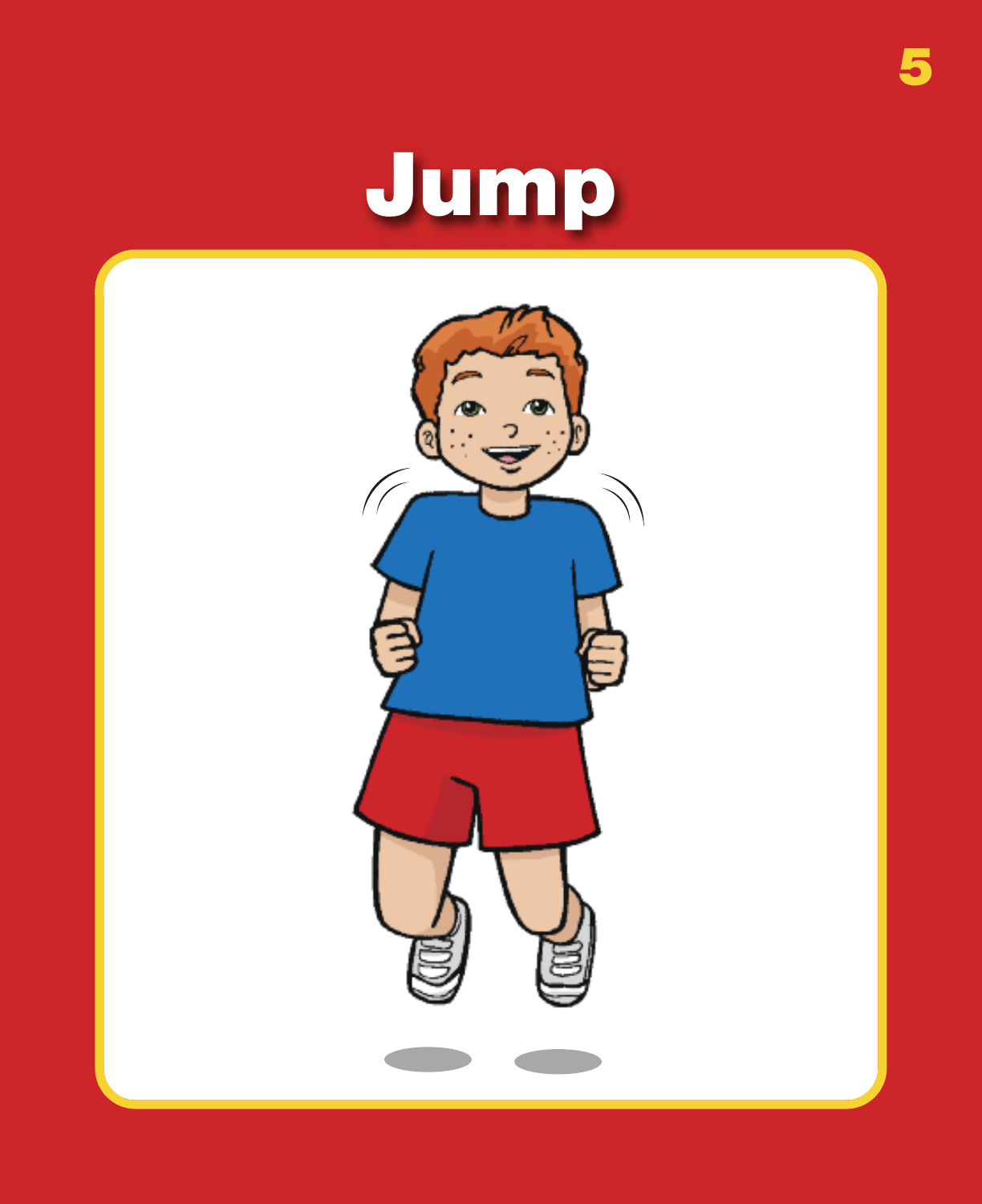

**Bend your knees. Take off and land on two feet. Swing your arms forward and upward while you are jumping.**



**Department of Education**

Dennis M. Walcott **Chancellor** 

**Department of Health & Mental Hygiene** Thomas Farley, MD MPH n und das Faney, will wie met de land andere andere andere andere andere andere andere andere 2013<br>Commissioner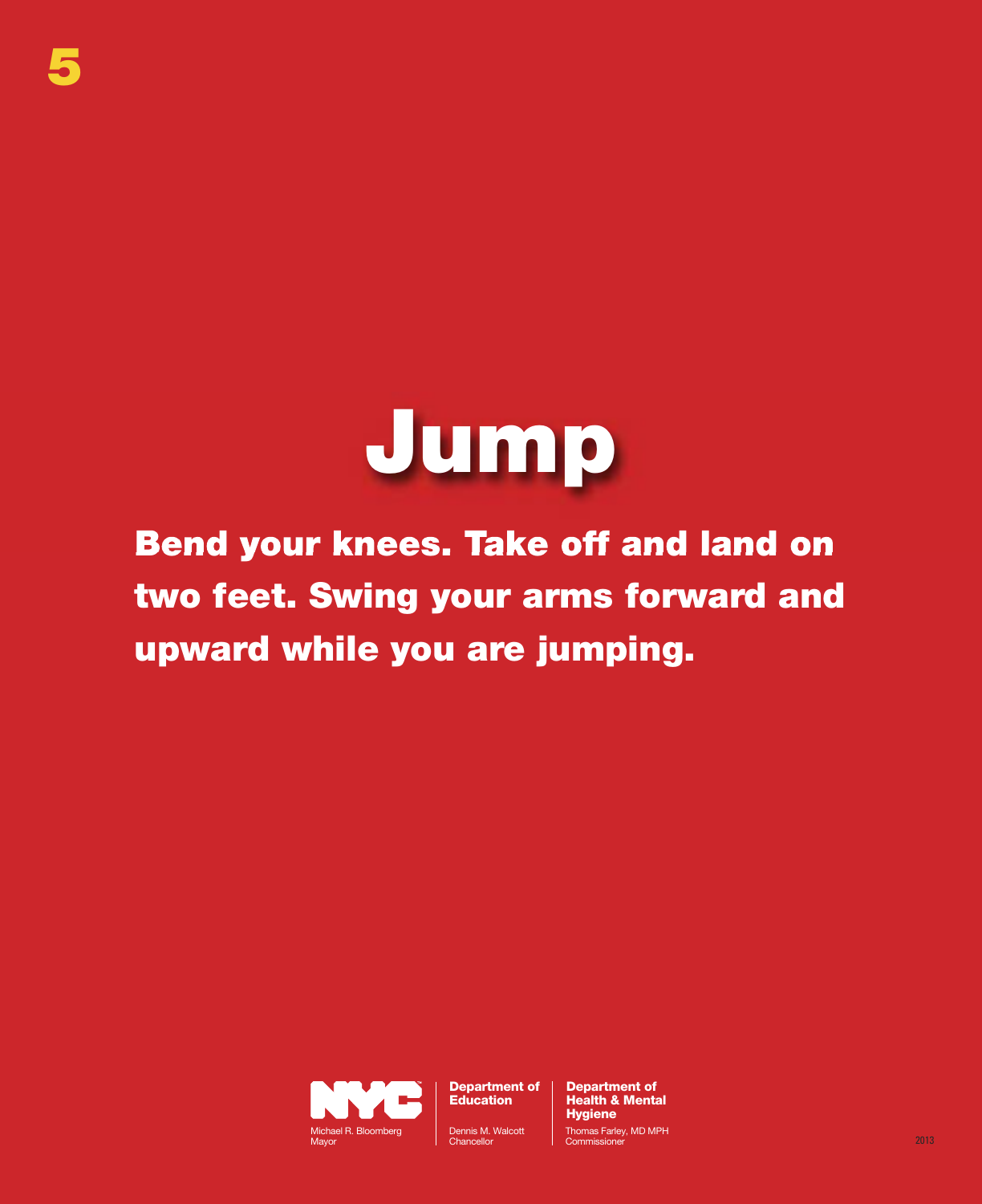# **Jumping Jack**

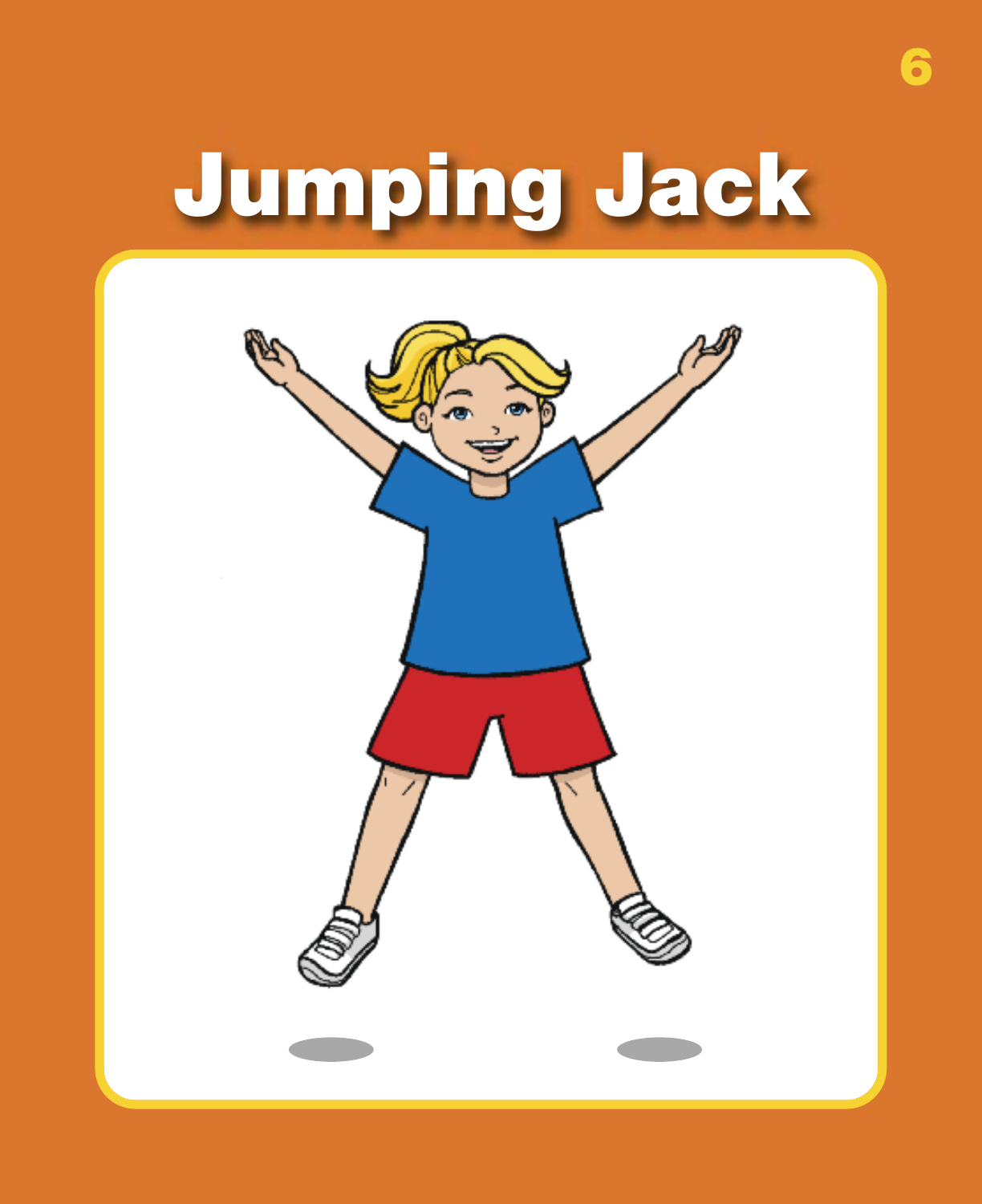# **Jumping Jack**

**6**

**Jump and land with your legs apart while bringing your hands together over your head. Keep your arms straight. Jump again and bring your feet together and your arms back down to your sides.**



**Department of Education**

Dennis M. Walcott **Chancellor** 

**Department of Health & Mental Hygiene** Commissioner 2013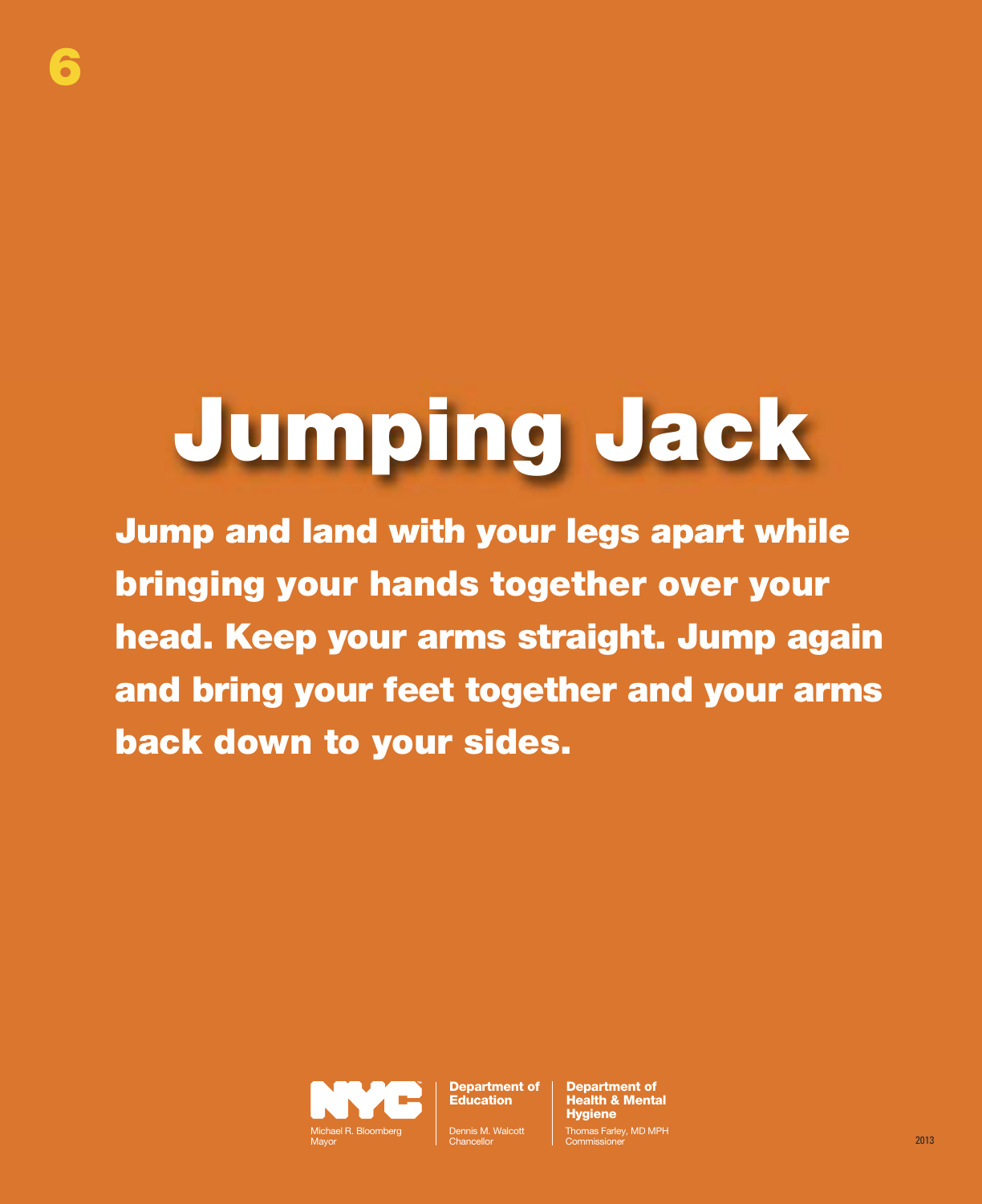

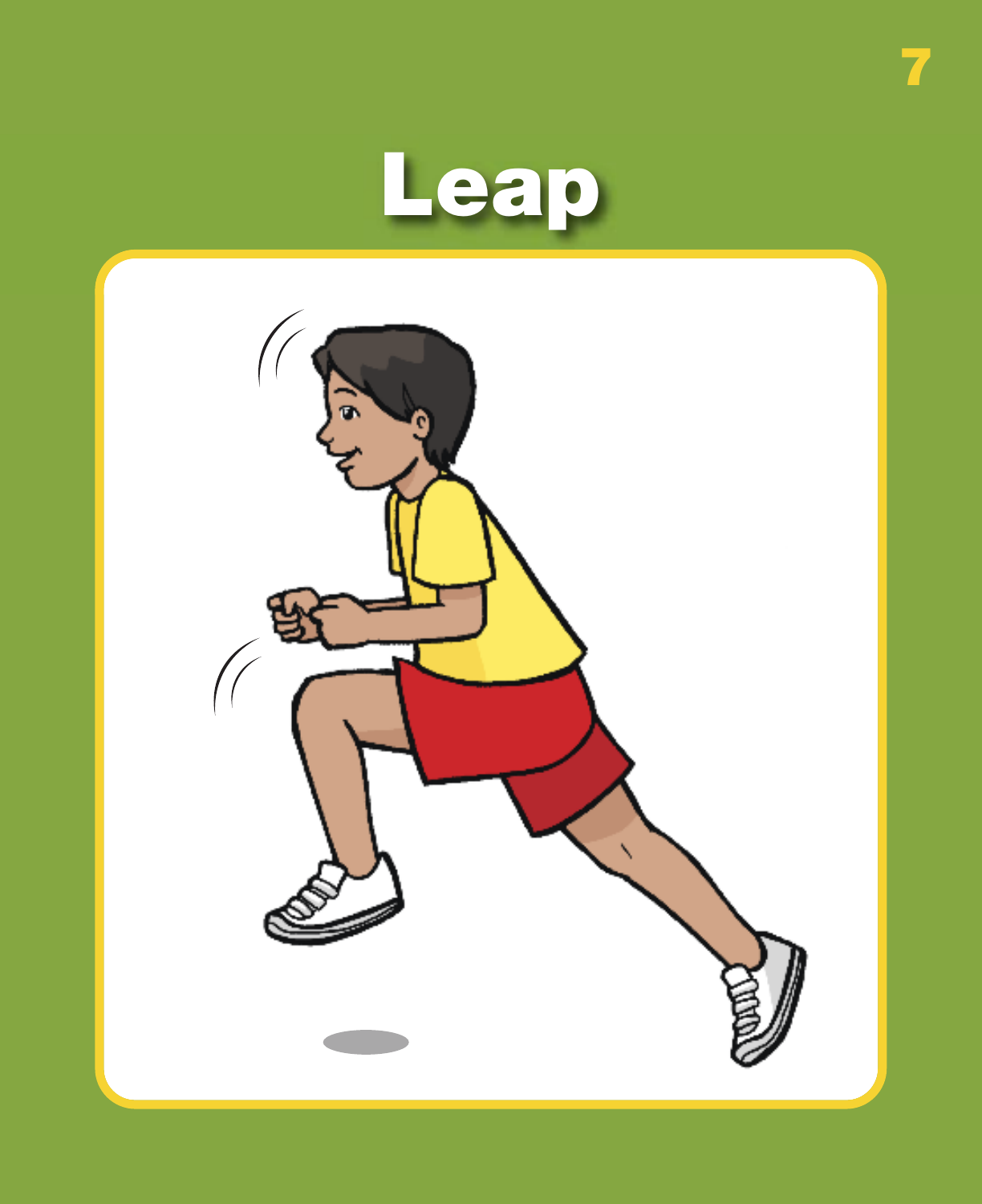

**Stand with your feet together. Spring forward like you are taking a large step. Land on one foot and then bring your feet together. Switch legs and repeat.**



**7**

**Department of Education**

Dennis M. Walcott Chancellor

**Department of Health & Mental Hygiene** Commissioner 2013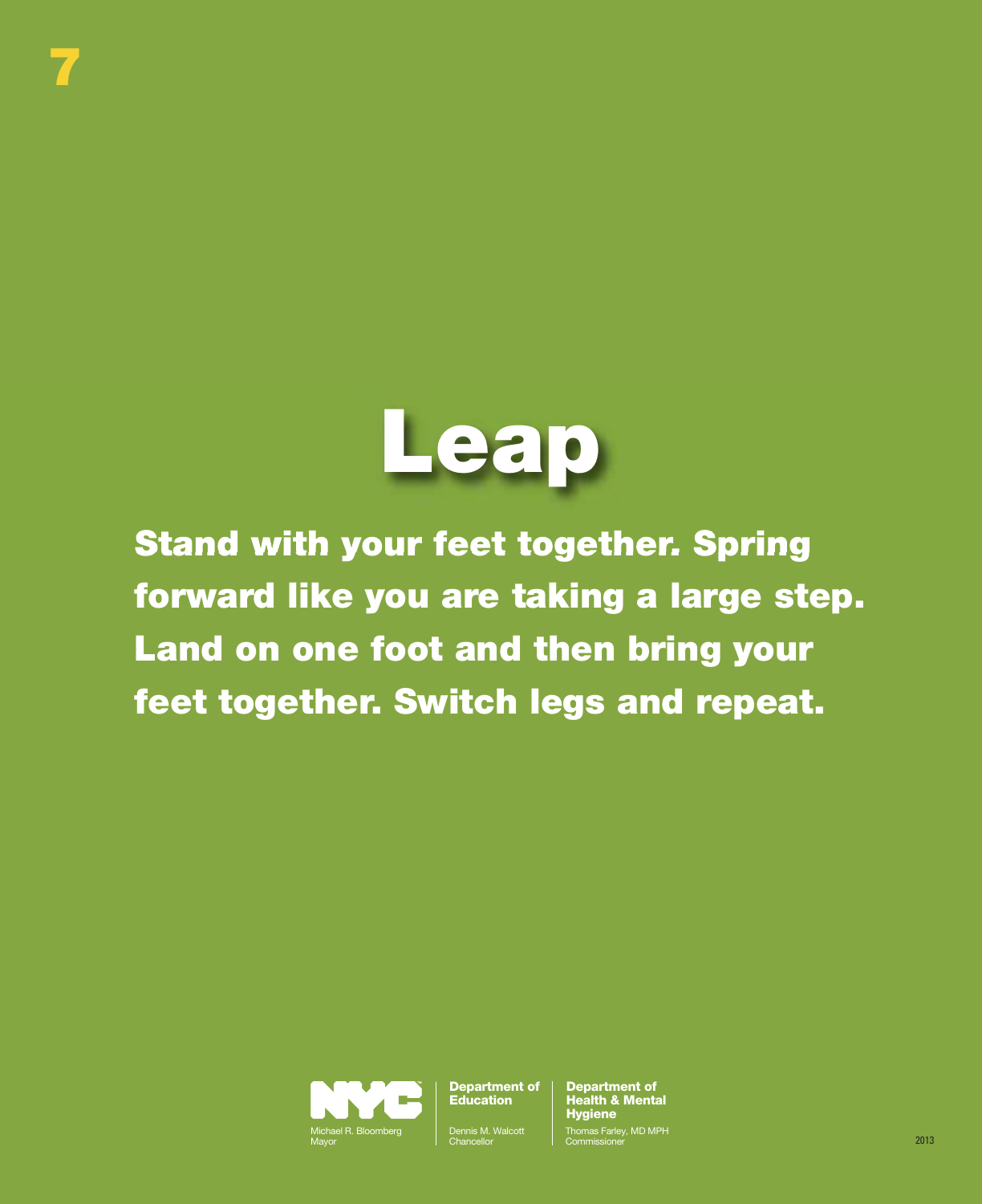### March

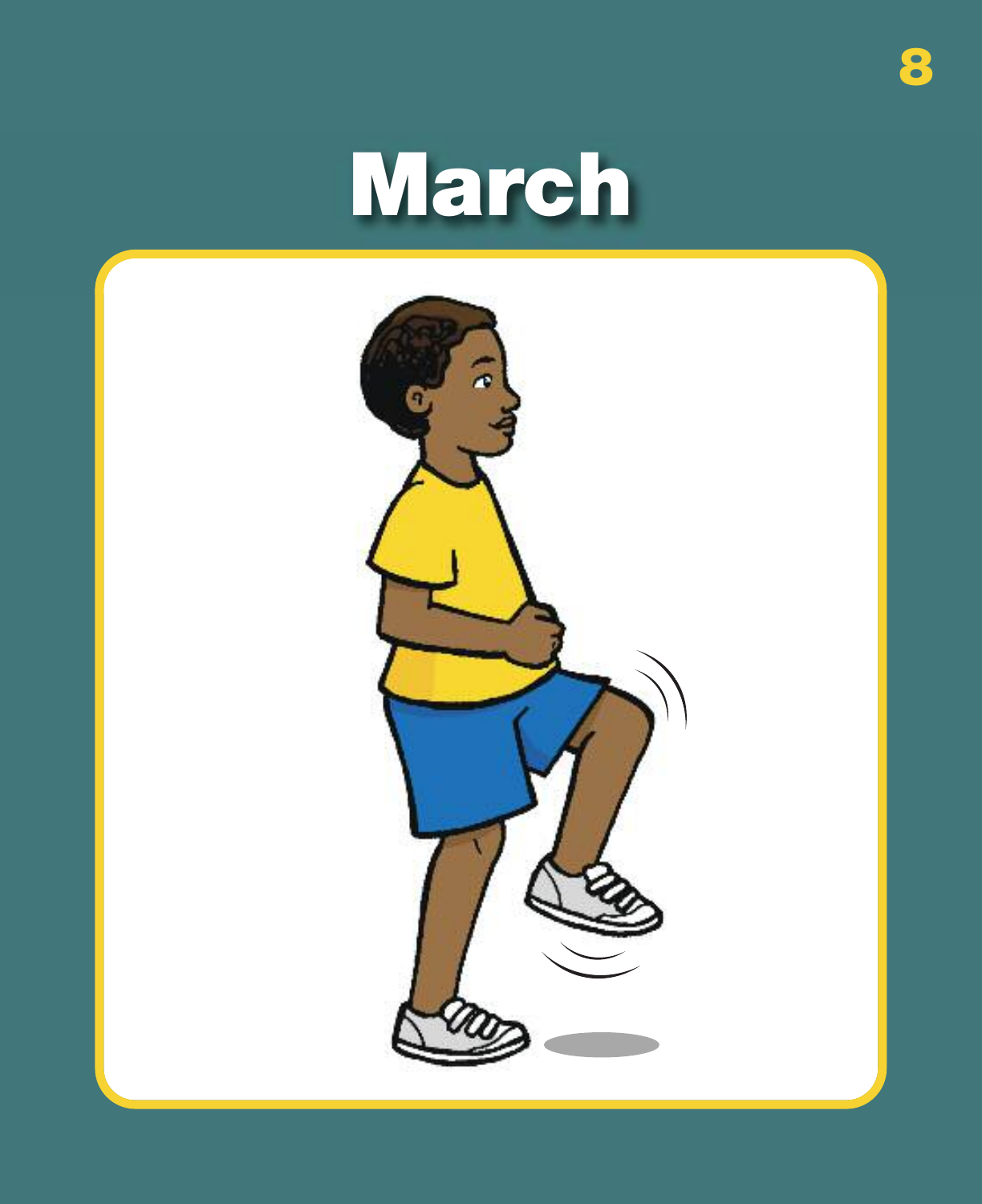#### **March**

**Stand up tall and keep your shoulders back. Bend your elbows and swing your arms while bringing your knees up high.**



**Department of Education**

Dennis M. Walcott Chancellor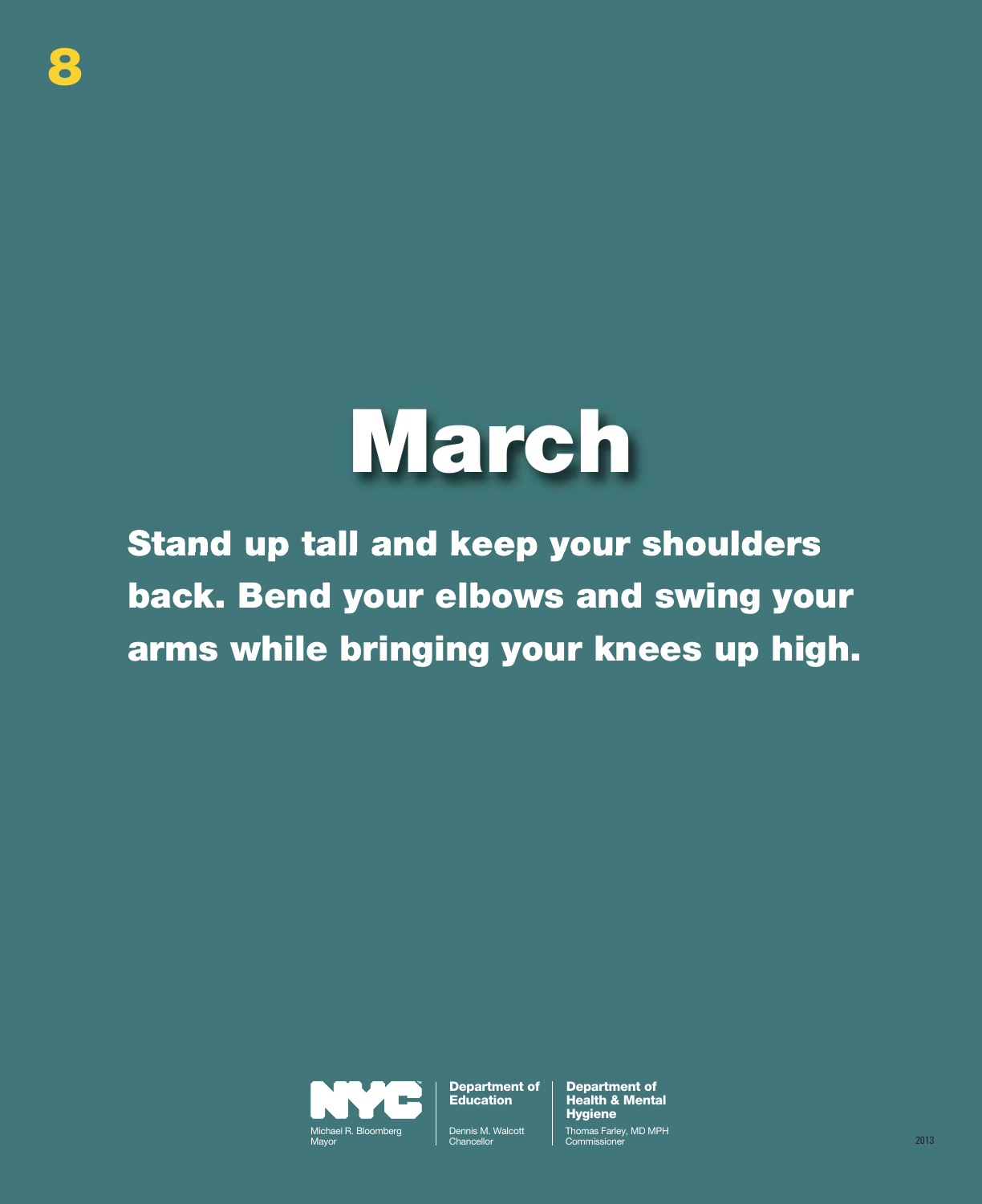#### Ski Jump

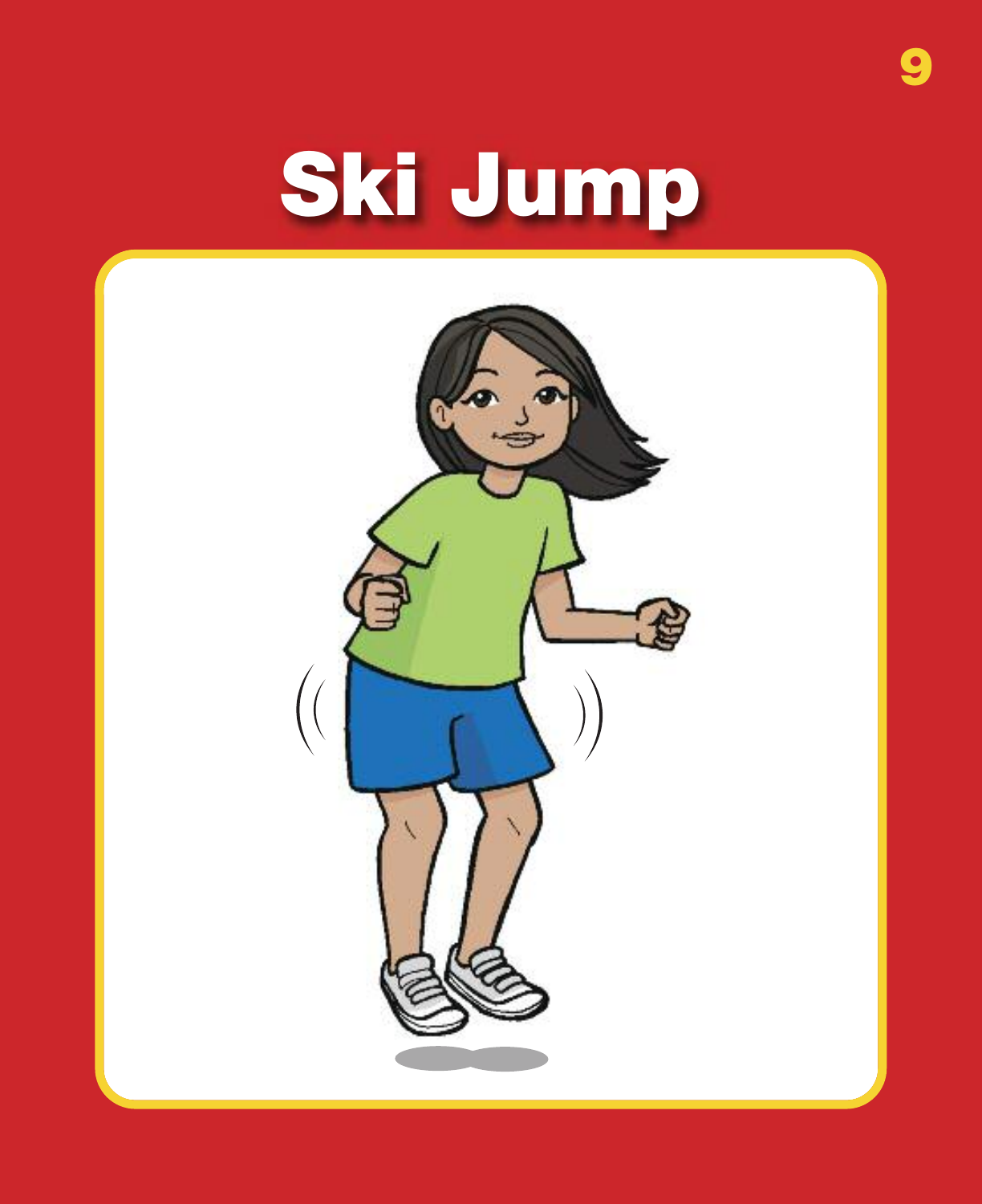# **Ski Jump**

**9**

**Stand with your feet together. Tuck and bend your elbows to resemble a skier. Bend your knees and jump from side-to-side while keeping your feet together as you jump.**



**Department of Education**

Dennis M. Walcott **Chancellor**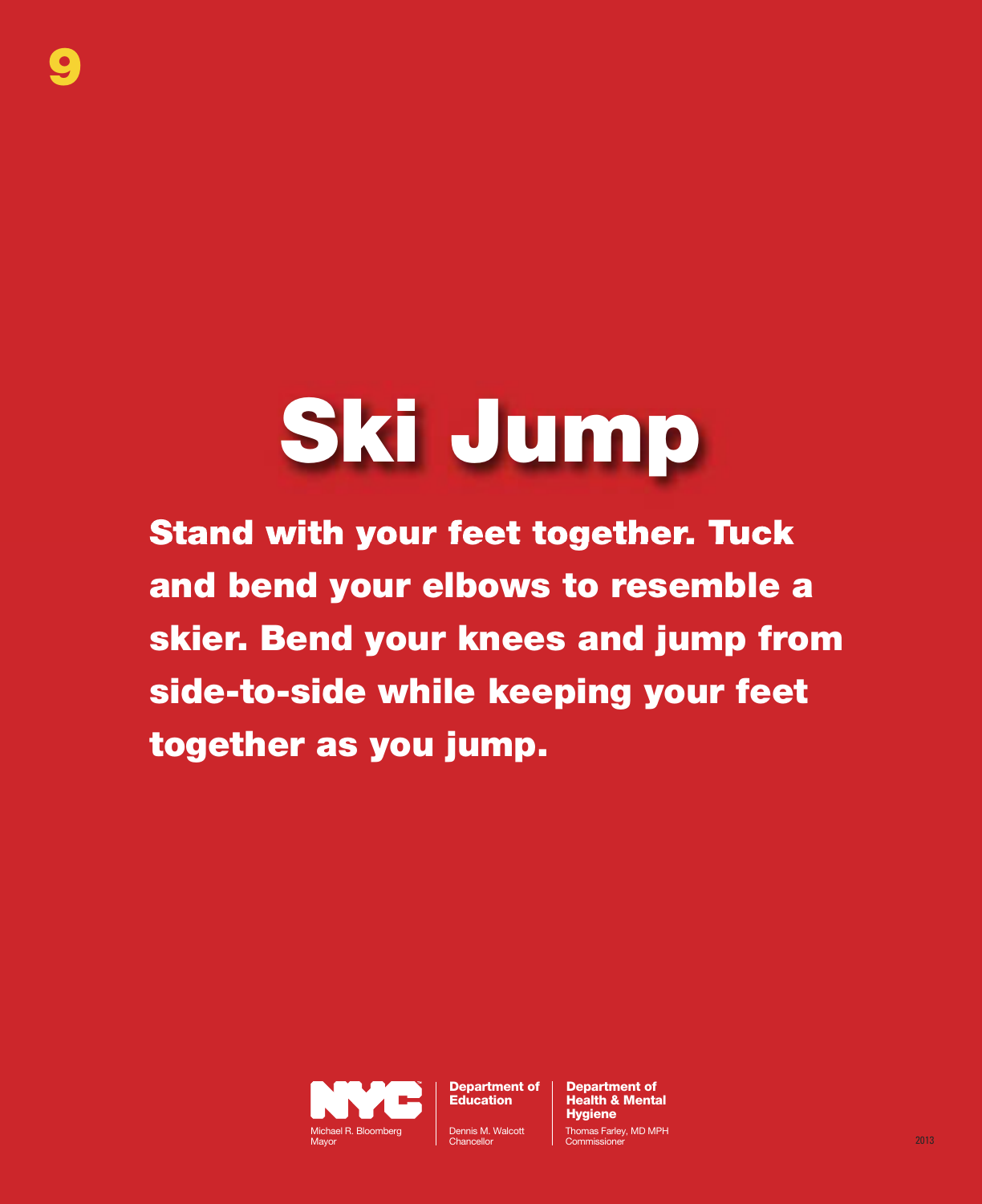

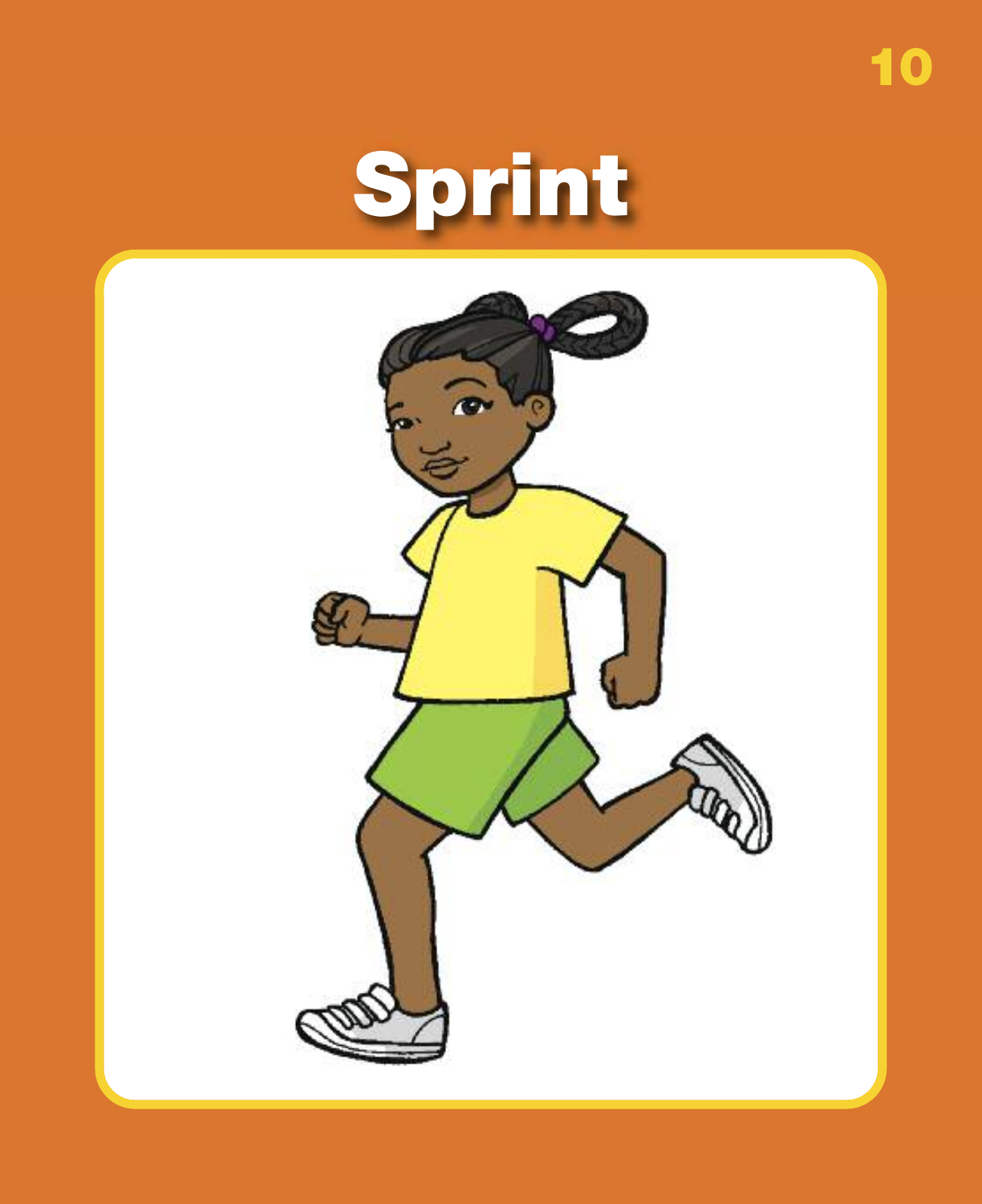

#### **Run in place as fast as you can while pumping your arms.**



**Department of Education**

Dennis M. Walcott Chancellor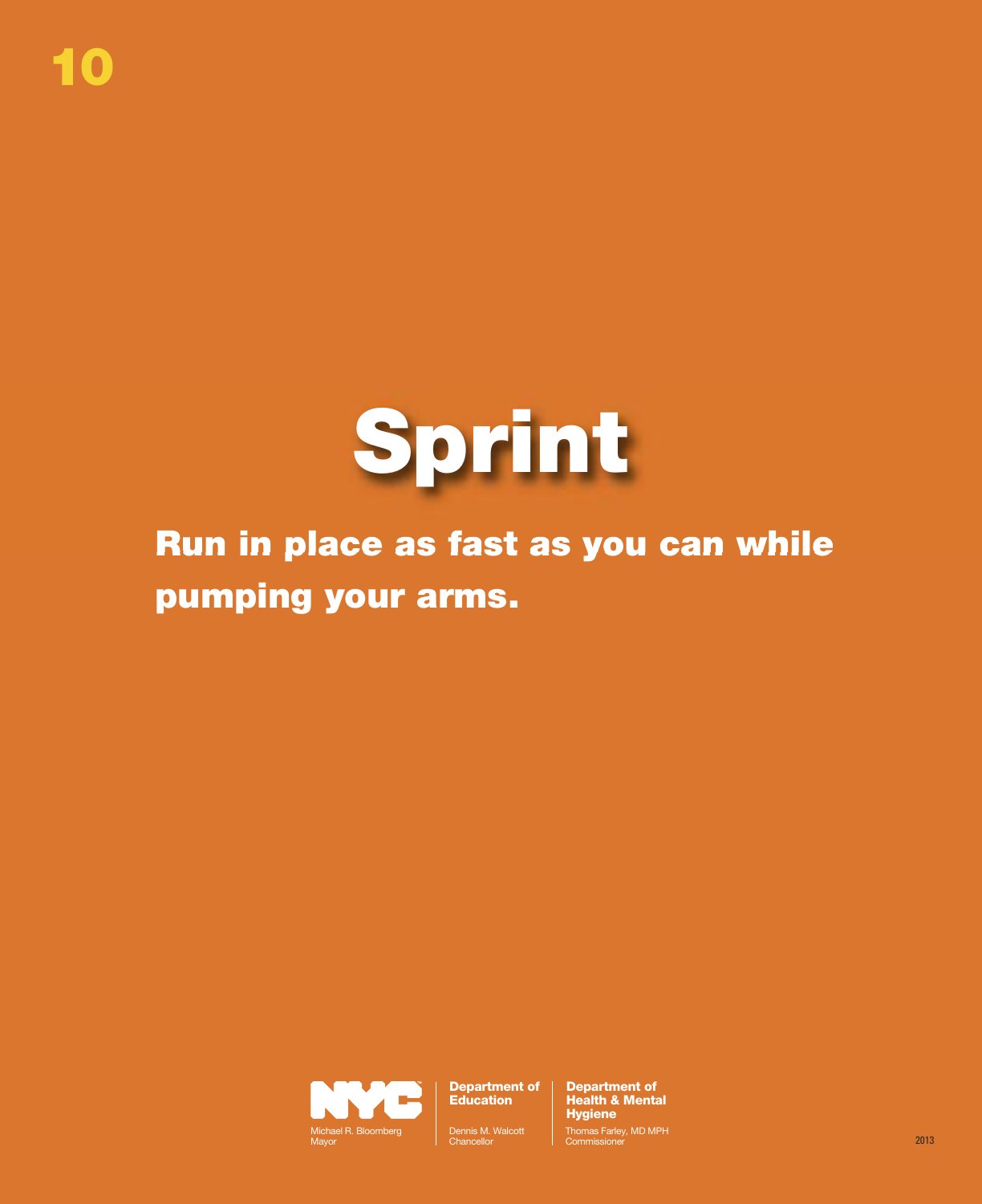

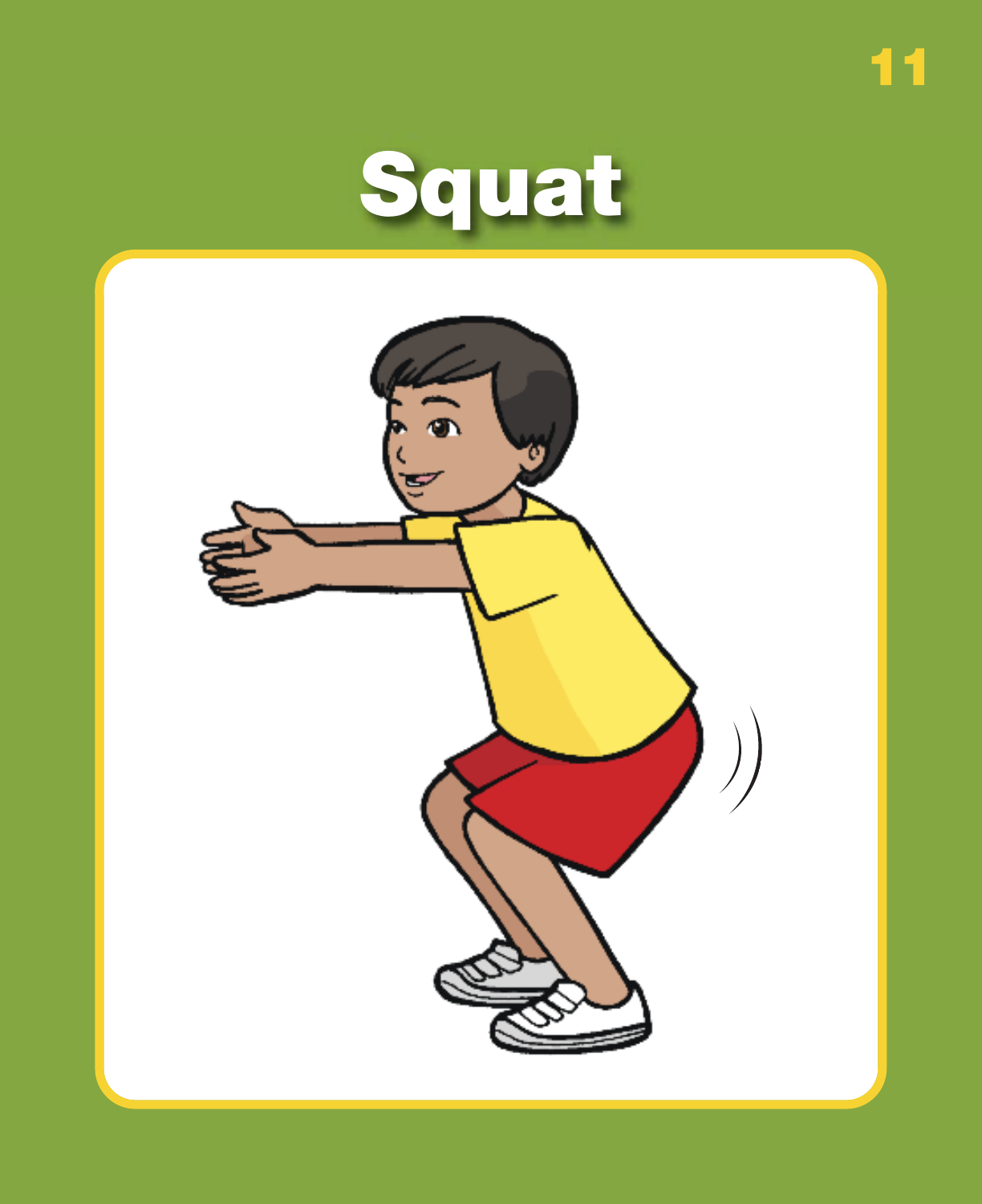

**Stand with your feet shoulder-width apart and your toes pointed straight ahead. Bend your knees and sit back as if you are sitting in a chair. Try to keep your back straight and your heels on the floor.**



**Department of Education**

Dennis M. Walcott Chancellor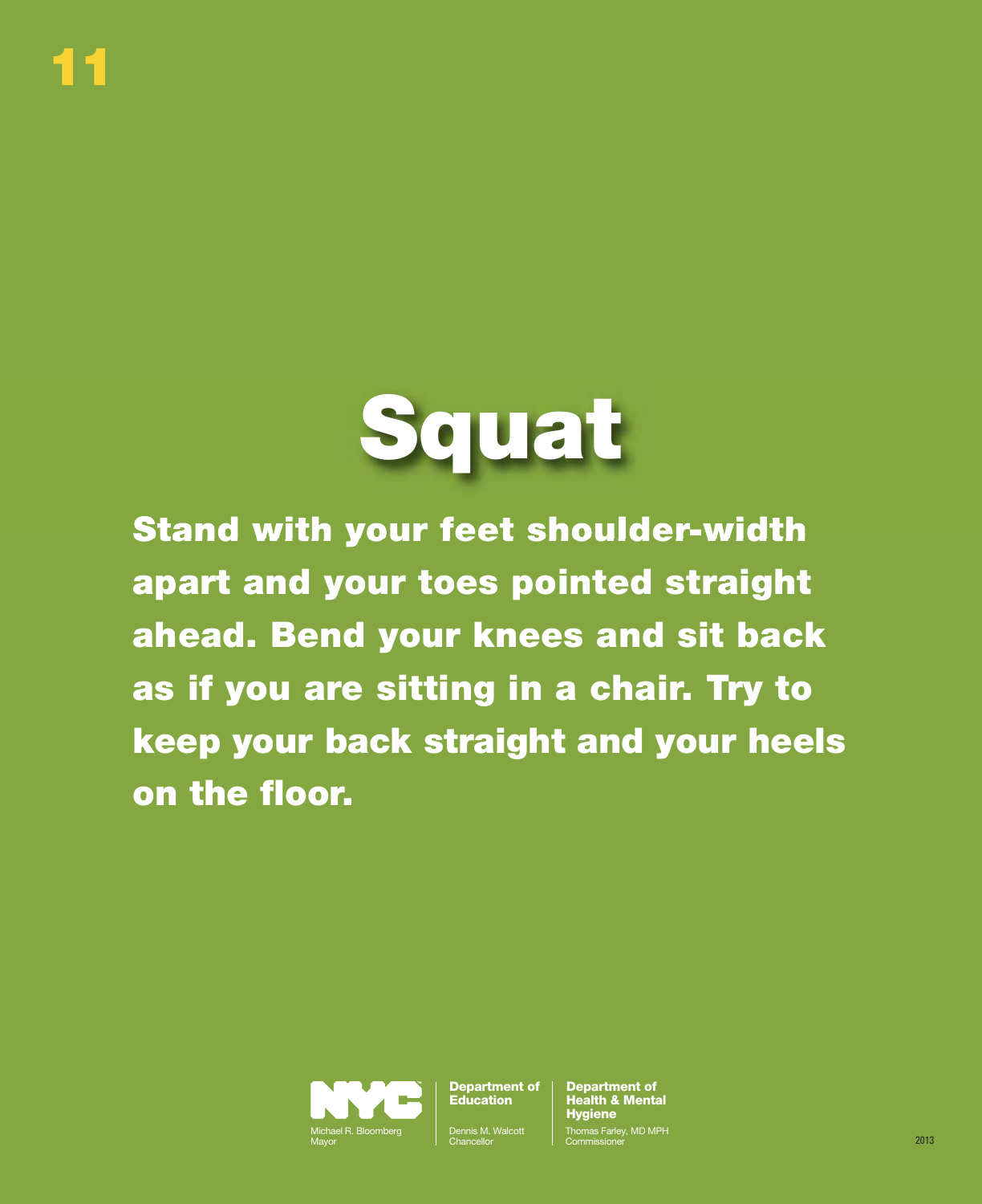**Chair Pose** 

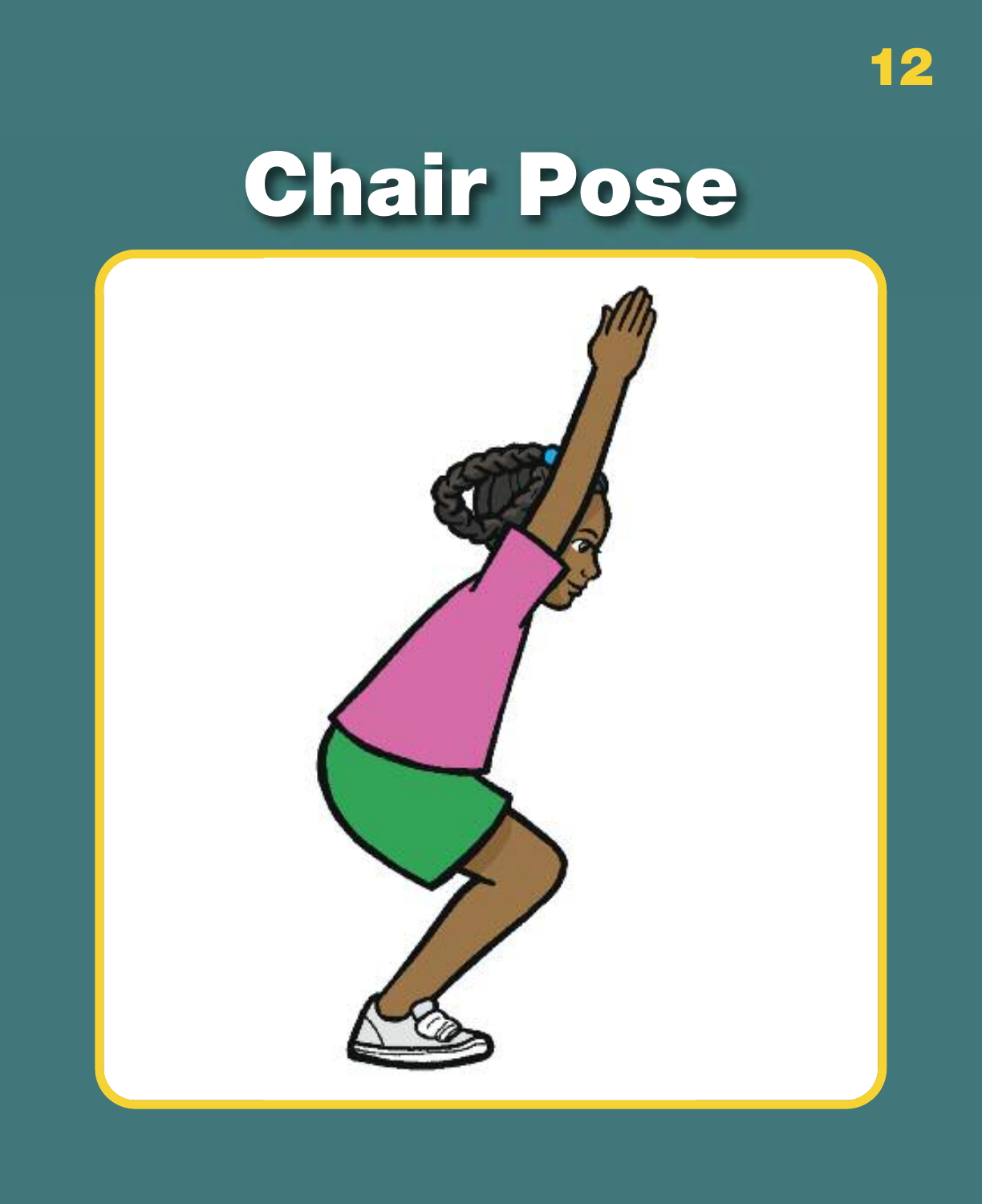# **Chair Pose**

**Stand with your feet together. Bend your knees and pretend to sit in a chair. Reach your arms up alongside your head. Look forward. Try to keep your back straight and your heels on the floor. Hold the pose and breathe deeply.**



**Department of Education**

Dennis M. Walcott **Chancellor**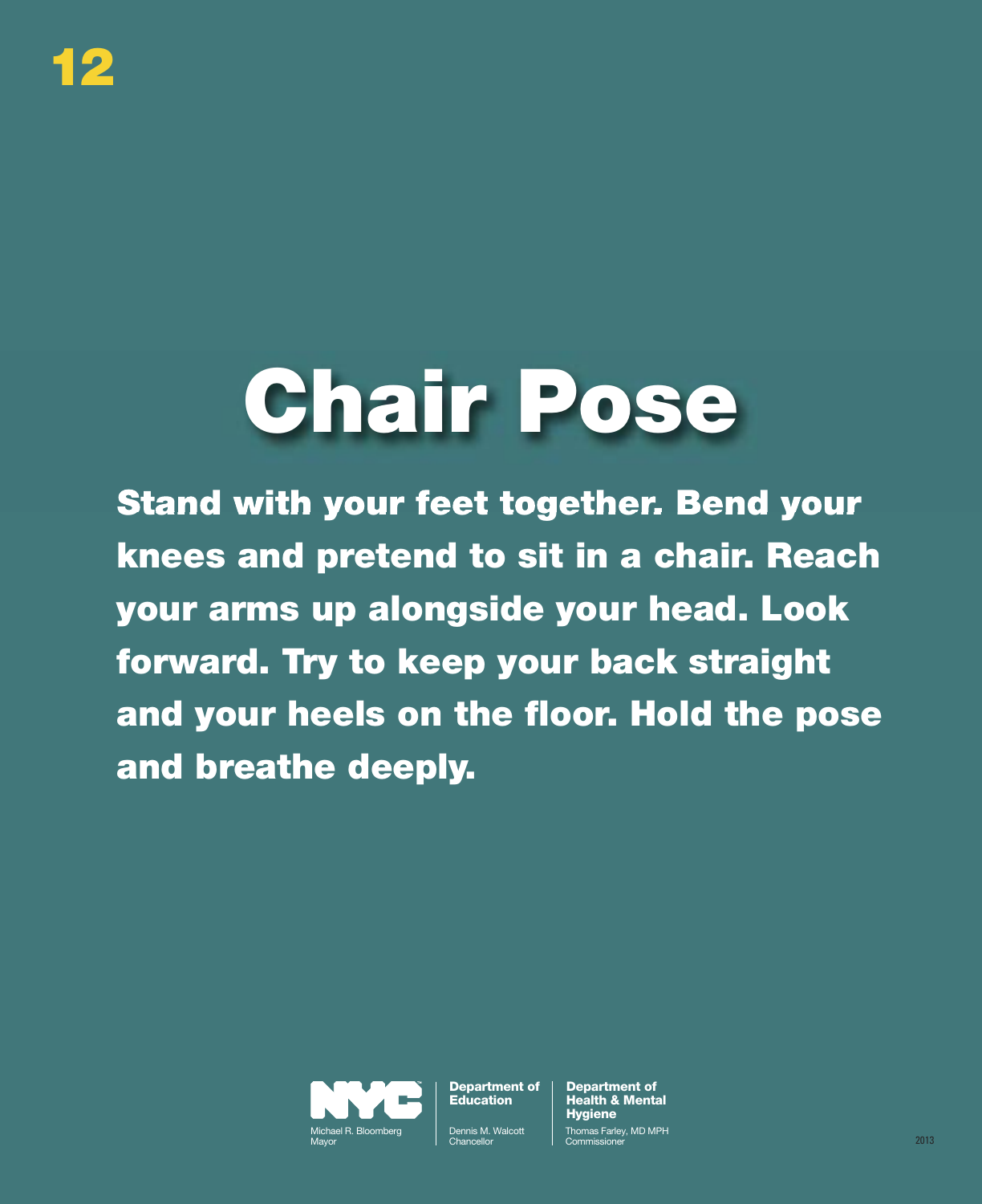#### **Butterfly Pose**

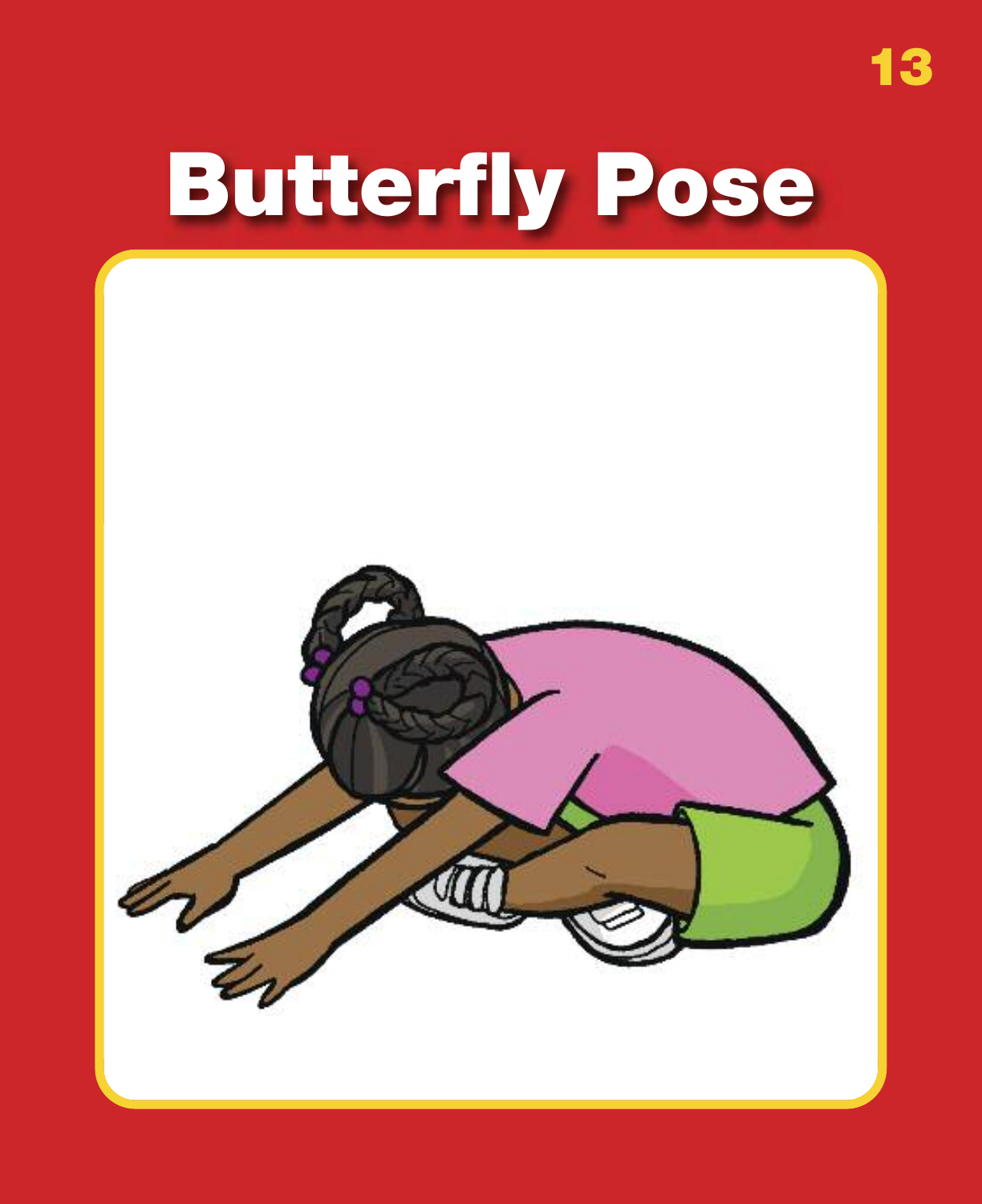#### **Butterfly Pose**

**Sit cross-legged on the floor and slowly lean forward, extending your arms out in front of you. Hold the pose and breathe deeply. Switch legs and repeat.**



**Department of Education**

Dennis M. Walcott **Chancellor**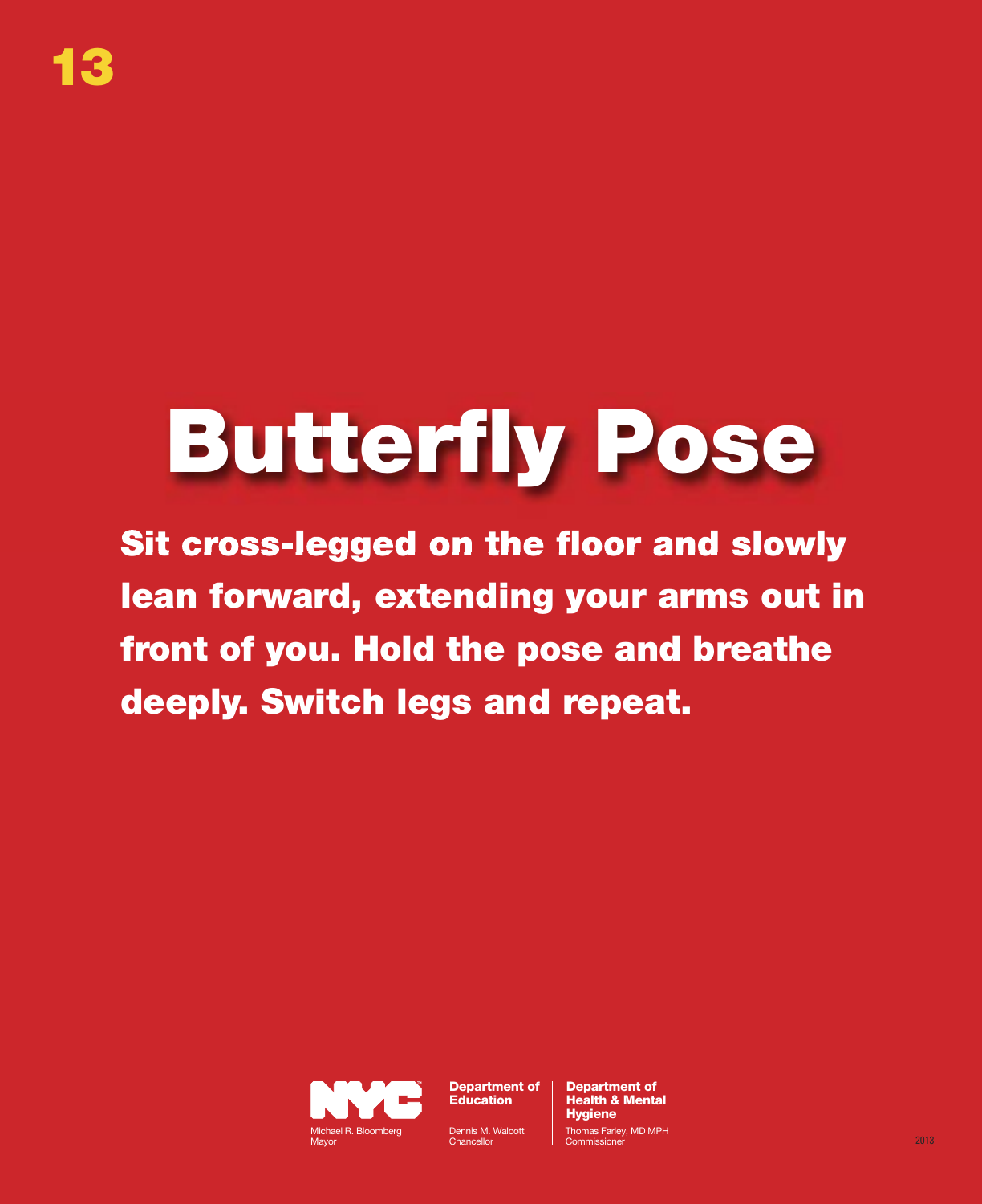

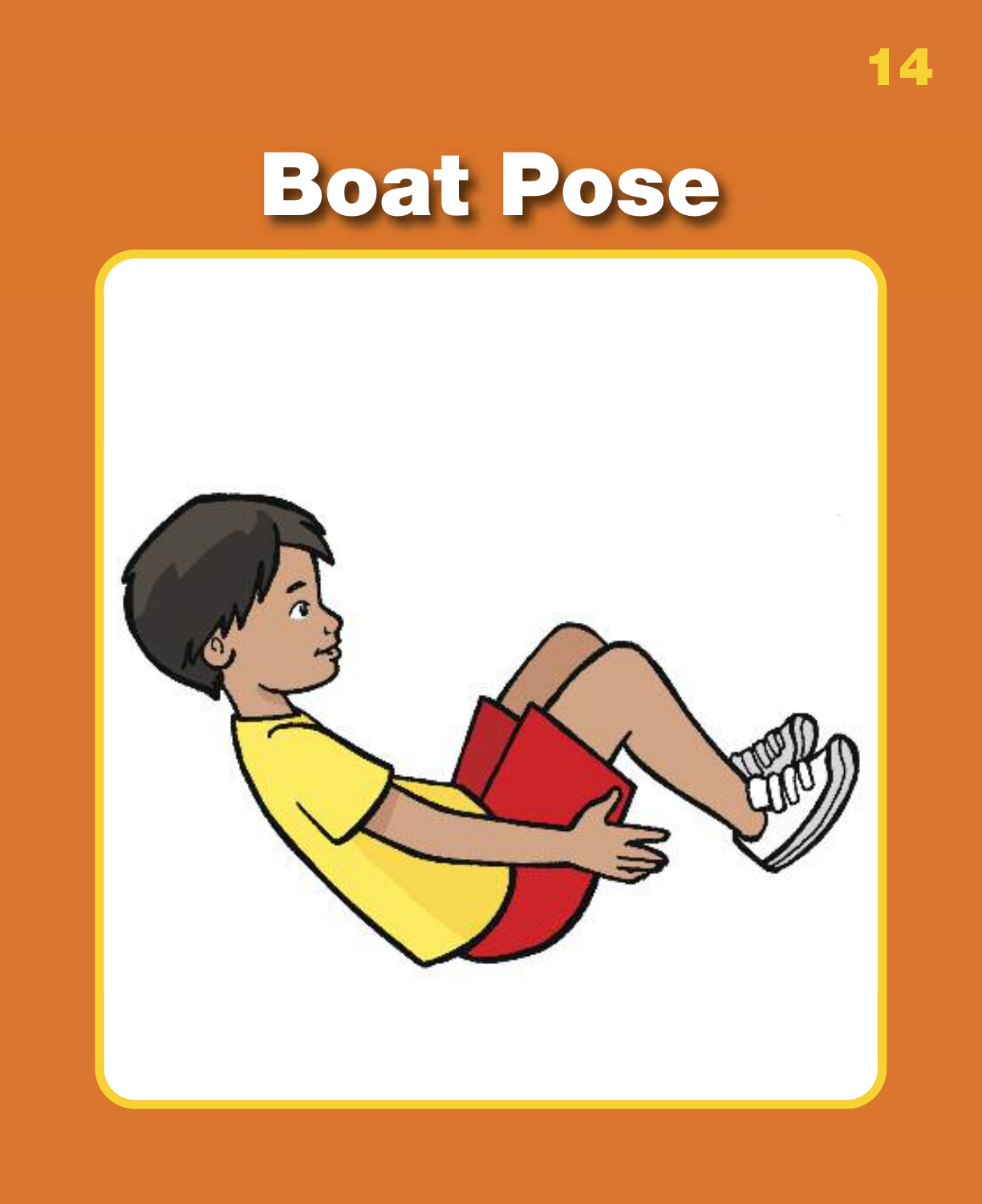#### **Boat Pose**

**Sit with your legs stretched out in front of you and your hands flat on the floor. Bend your knees and lift your ankles up to form the letter "V" from your chest to your knees. Lift your hands slightly off the ground, keeping them at your side. Hold the pose and breathe deeply.**



**Department of Education**

Dennis M. Walcott **Chancellor** 

**Department of Health & Mental Hygiene** Commissioner 2013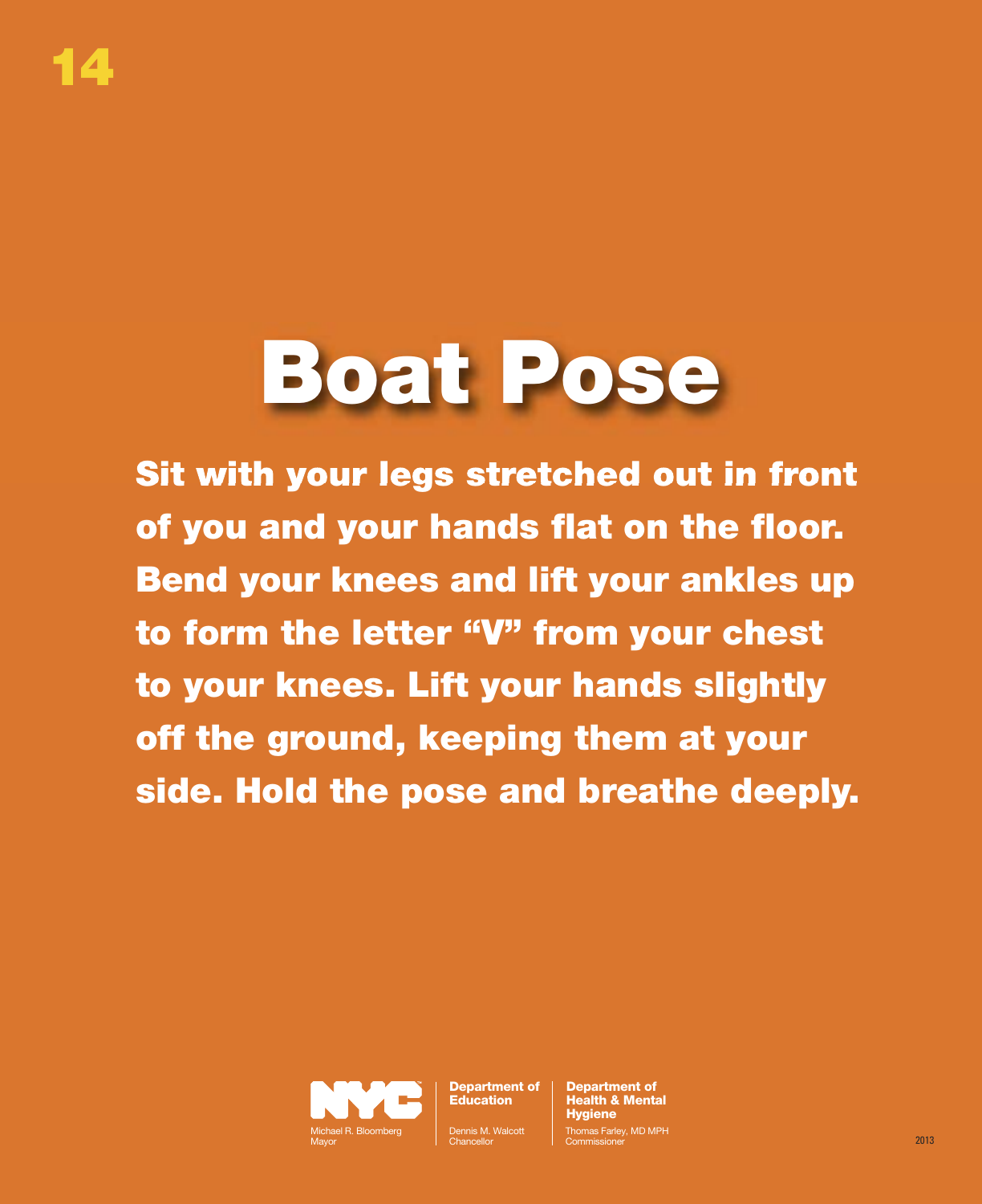# Downward<br>Dog Pose

15

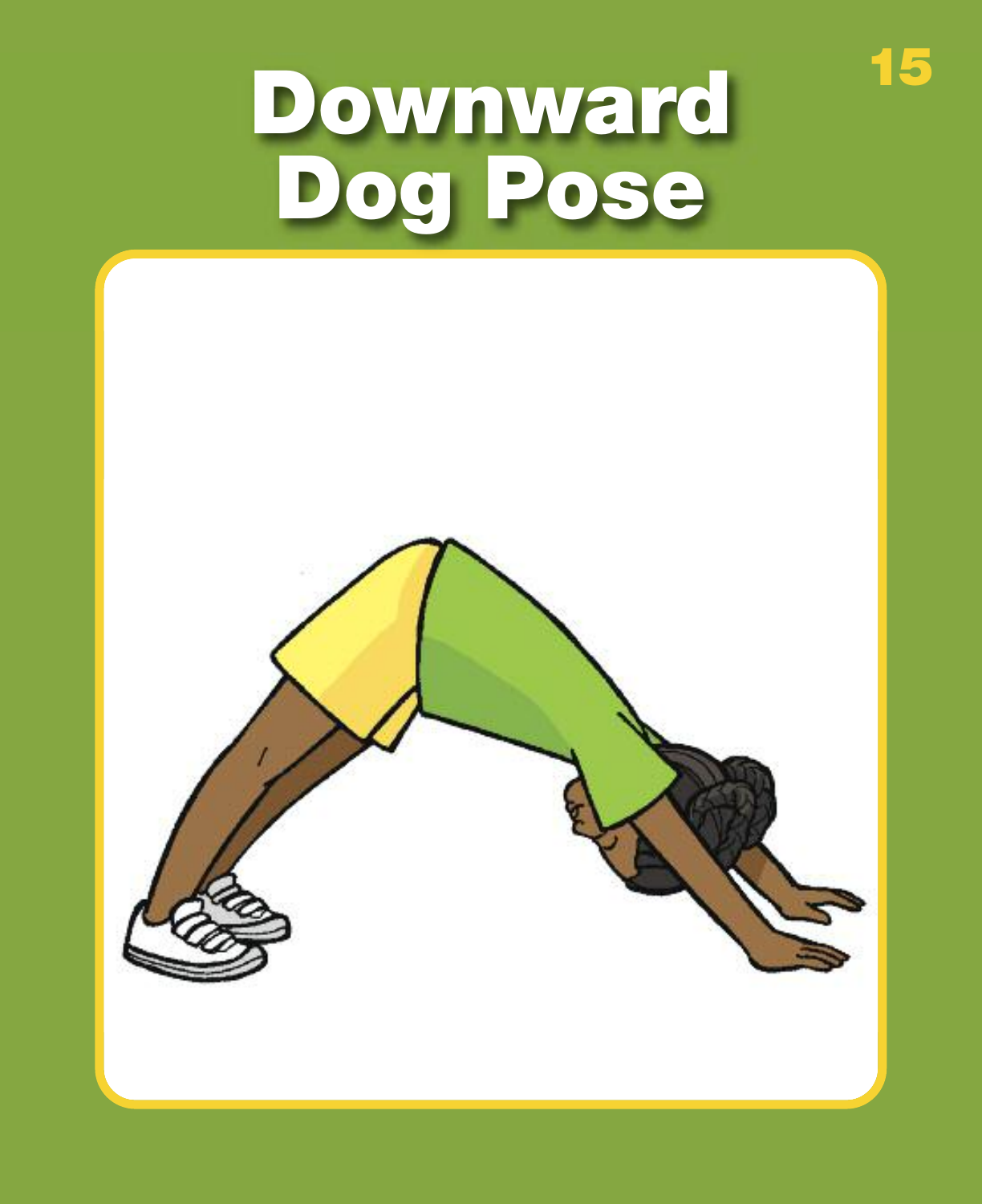#### **Downward Dog Pose**

**Start with your knees and hands flat on the ground. Lift your hips up until your legs and arms are straight and your body looks like an upside-down "V." Relax your head. Hold the pose and breathe deeply.**



**Department of Education**

Dennis M. Walcott Chancellor

**Department of Health & Mental Hygiene** by, MD MPH Commissioner 2013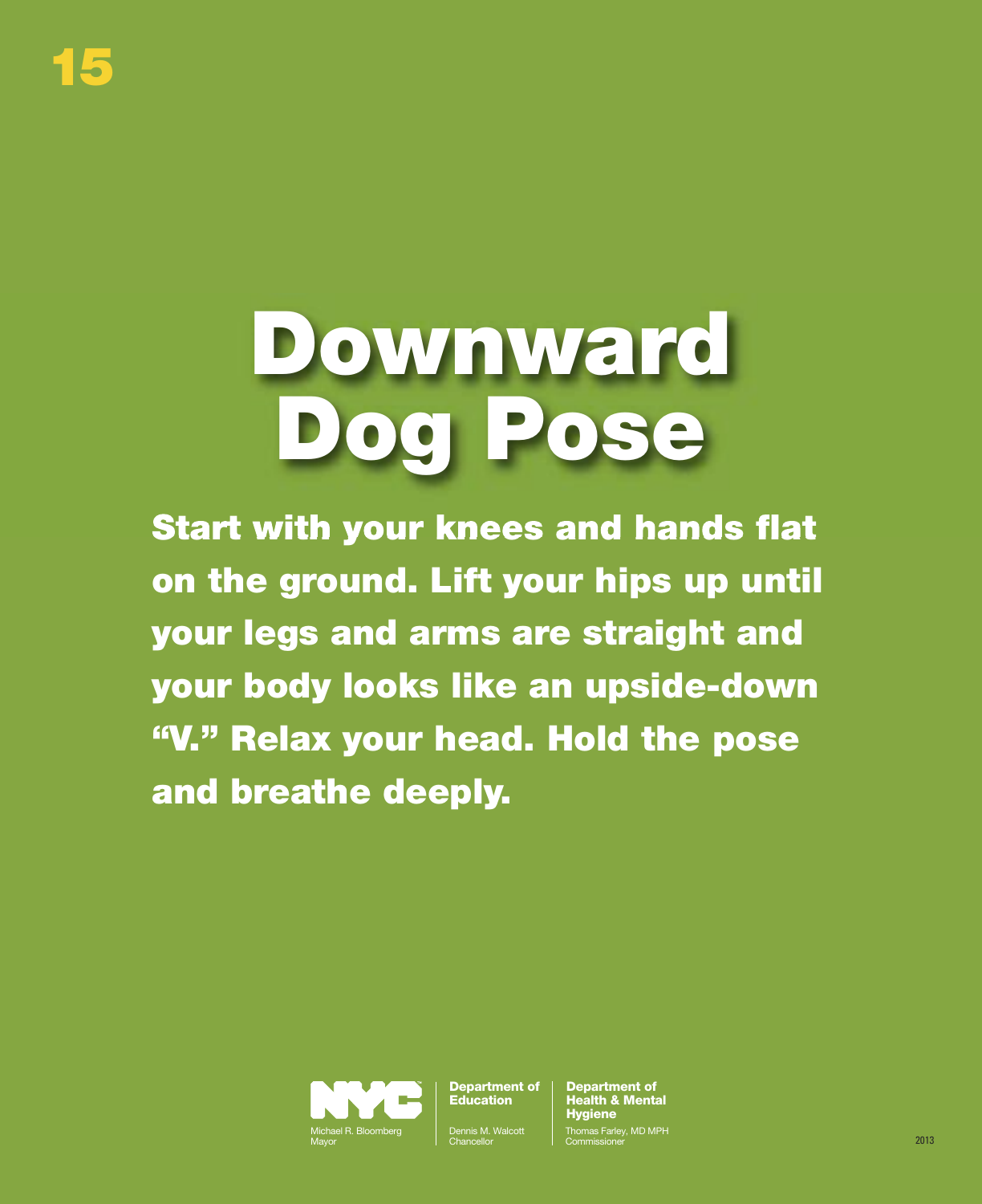#### **Mountain Pose**

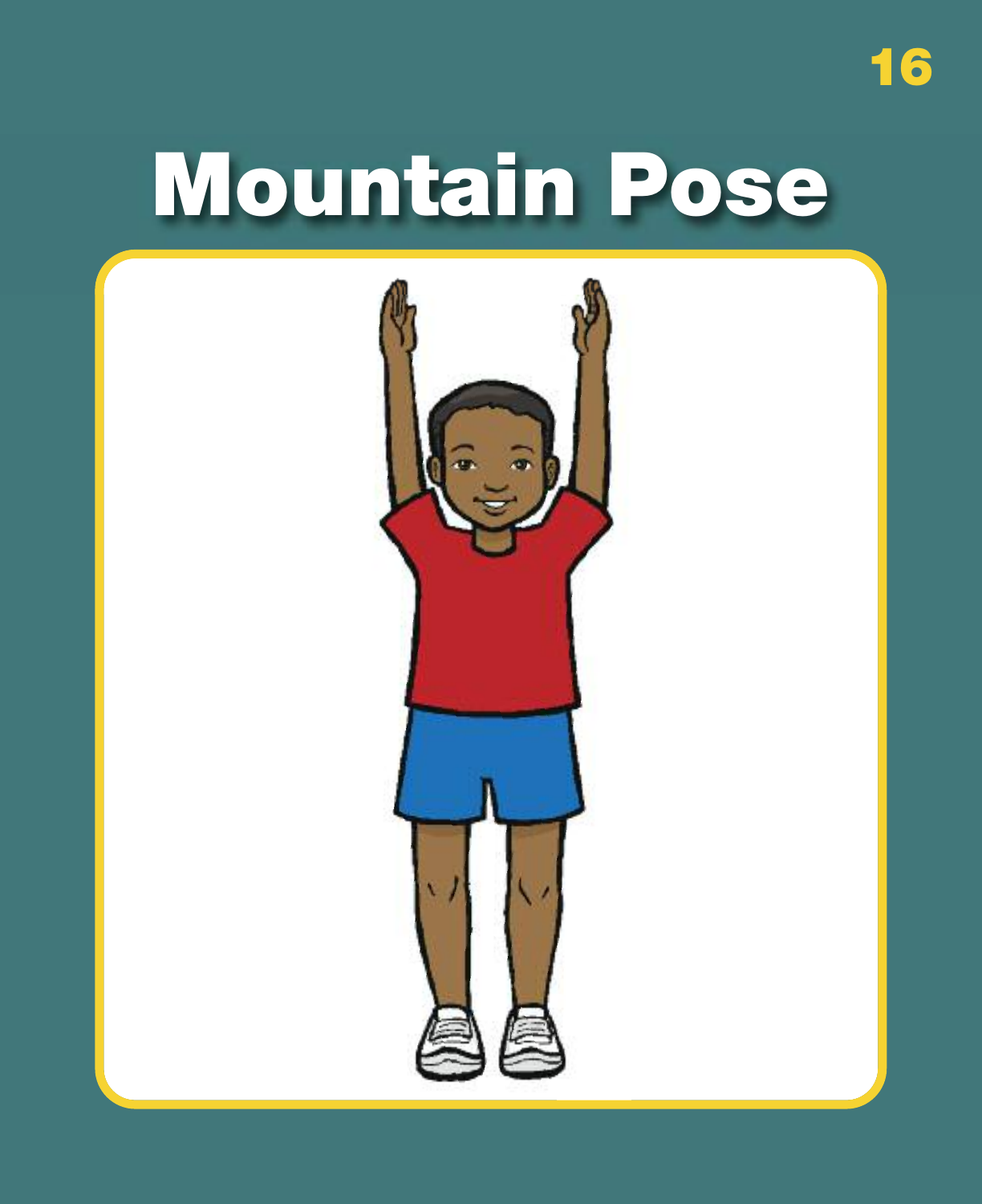## **Mountain Pose**

**Stand with your feet shoulder-width apart. Reach your arms up alongside your head. Relax your shoulders and look straight ahead. Hold the pose and breathe deeply.**



**Department of Education**

Dennis M. Walcott Chancellor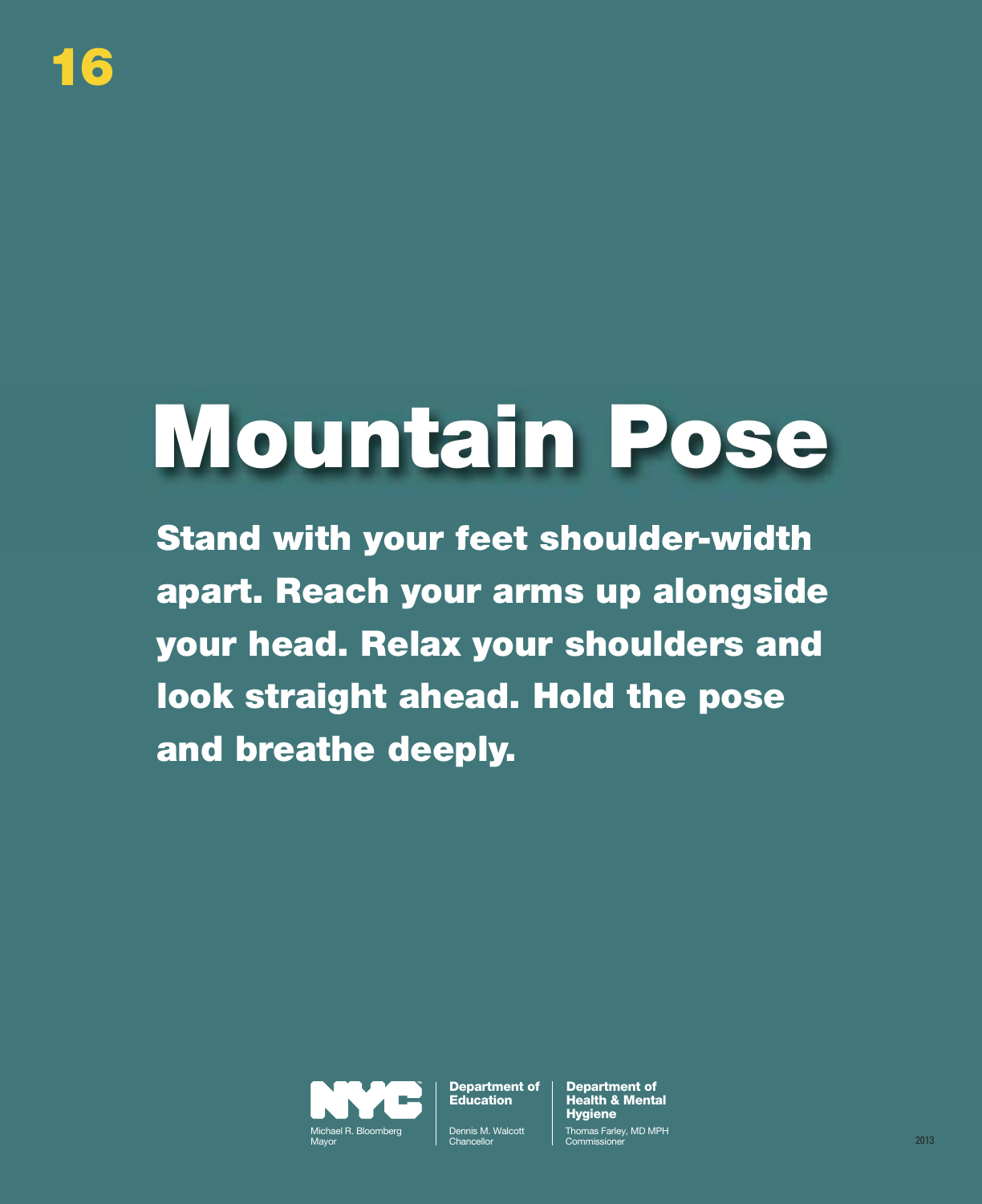$\begin{array}{c} \n \textbf{17} \n \end{array}$ 

#### **Plank Pose**

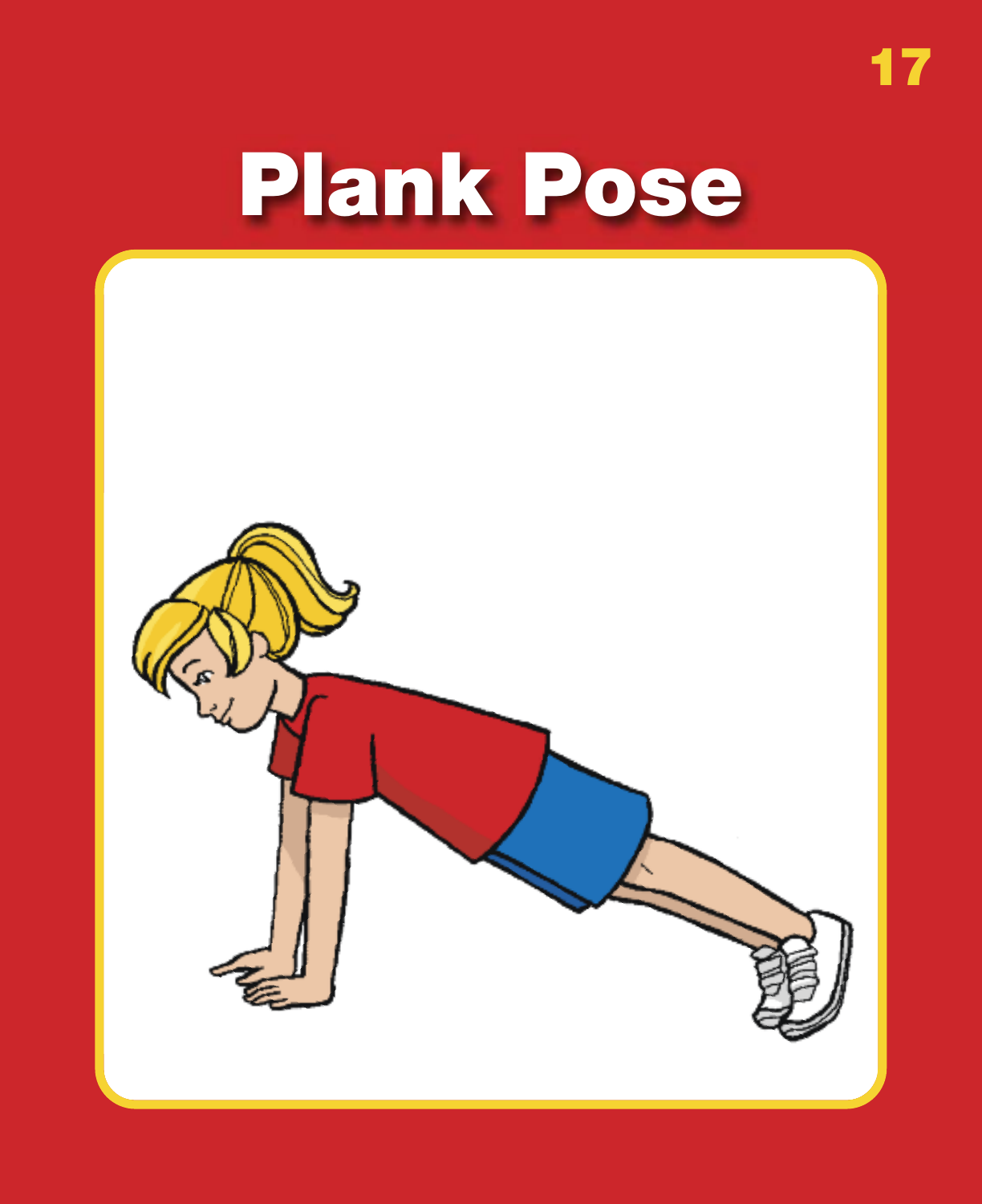#### **Plank Pose**

**Start with your knees and hands flat on the ground. Straighten your legs as if in a push-up position. Push your body up and away from the ground until your arms are straight. Keep your back and hips in a straight line, like a plank of wood. Hold the pose and breathe deeply.**



**Department of Education**

Dennis M. Walcott **Chancellor**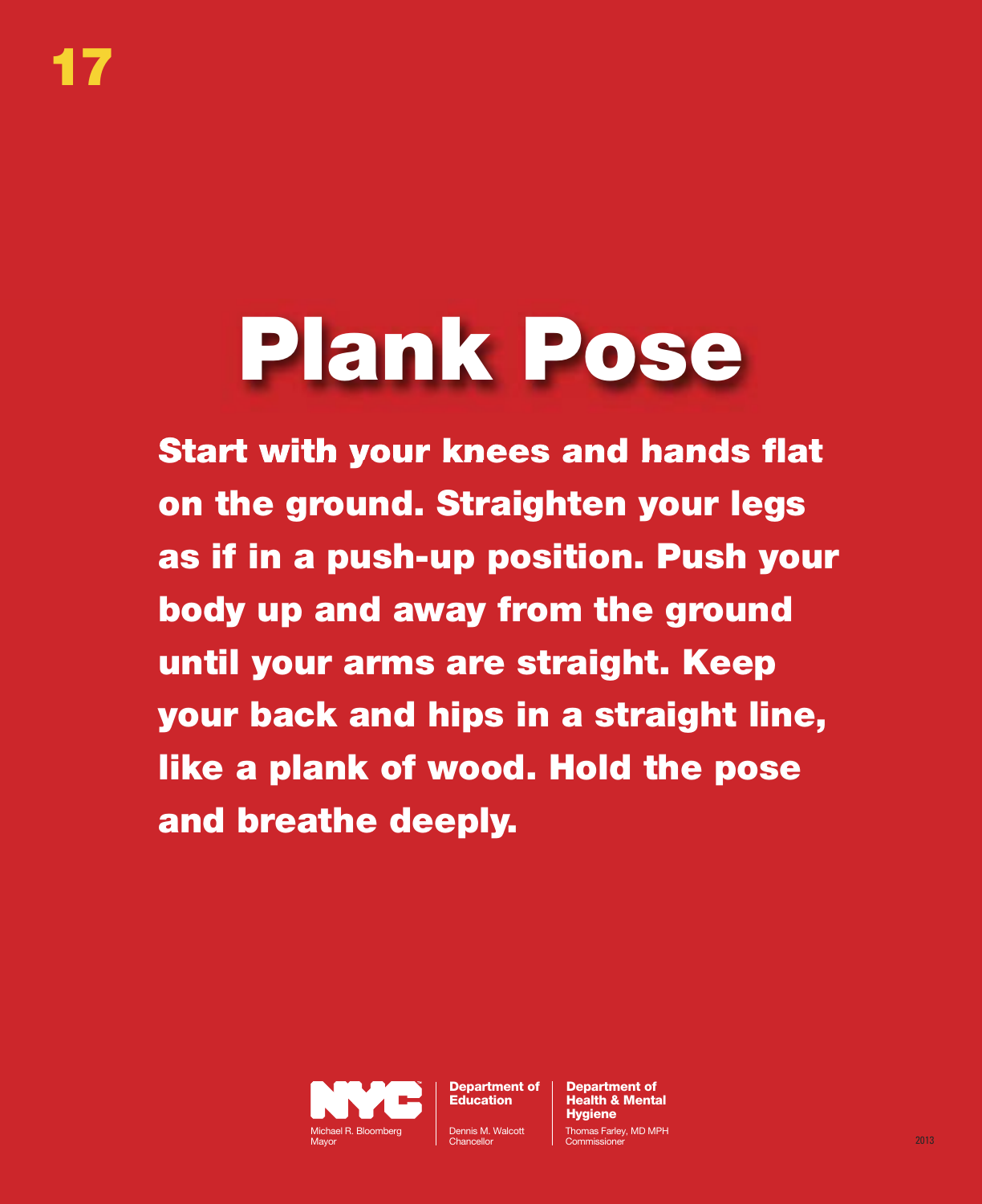Scale Pose



18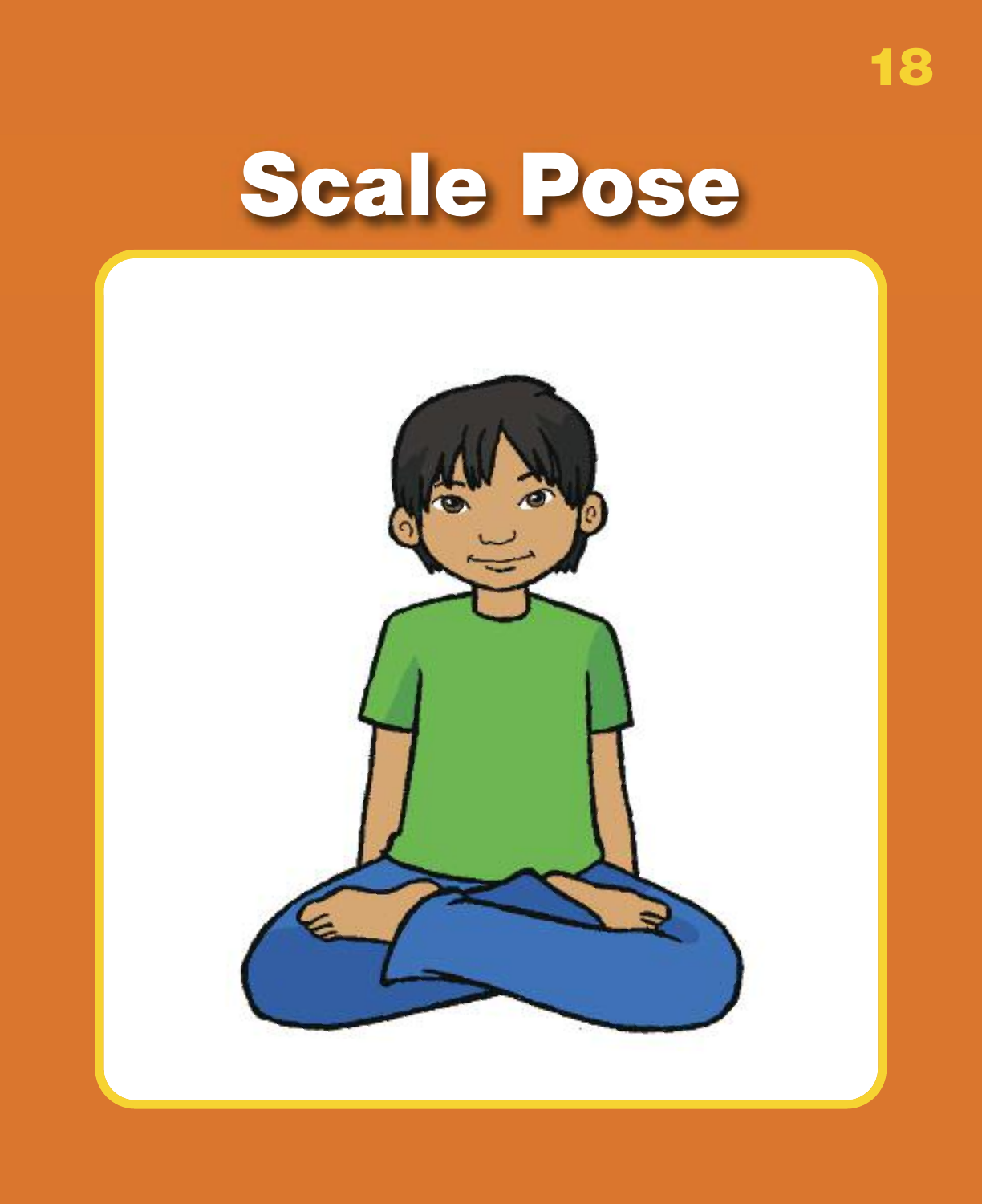#### **Scale Pose**

**Sit cross-legged on the floor with your hands flat on the ground next to your body. Hold the pose and breathe deeply. Switch legs and repeat.**



**Department of Education**

Dennis M. Walcott **Chancellor**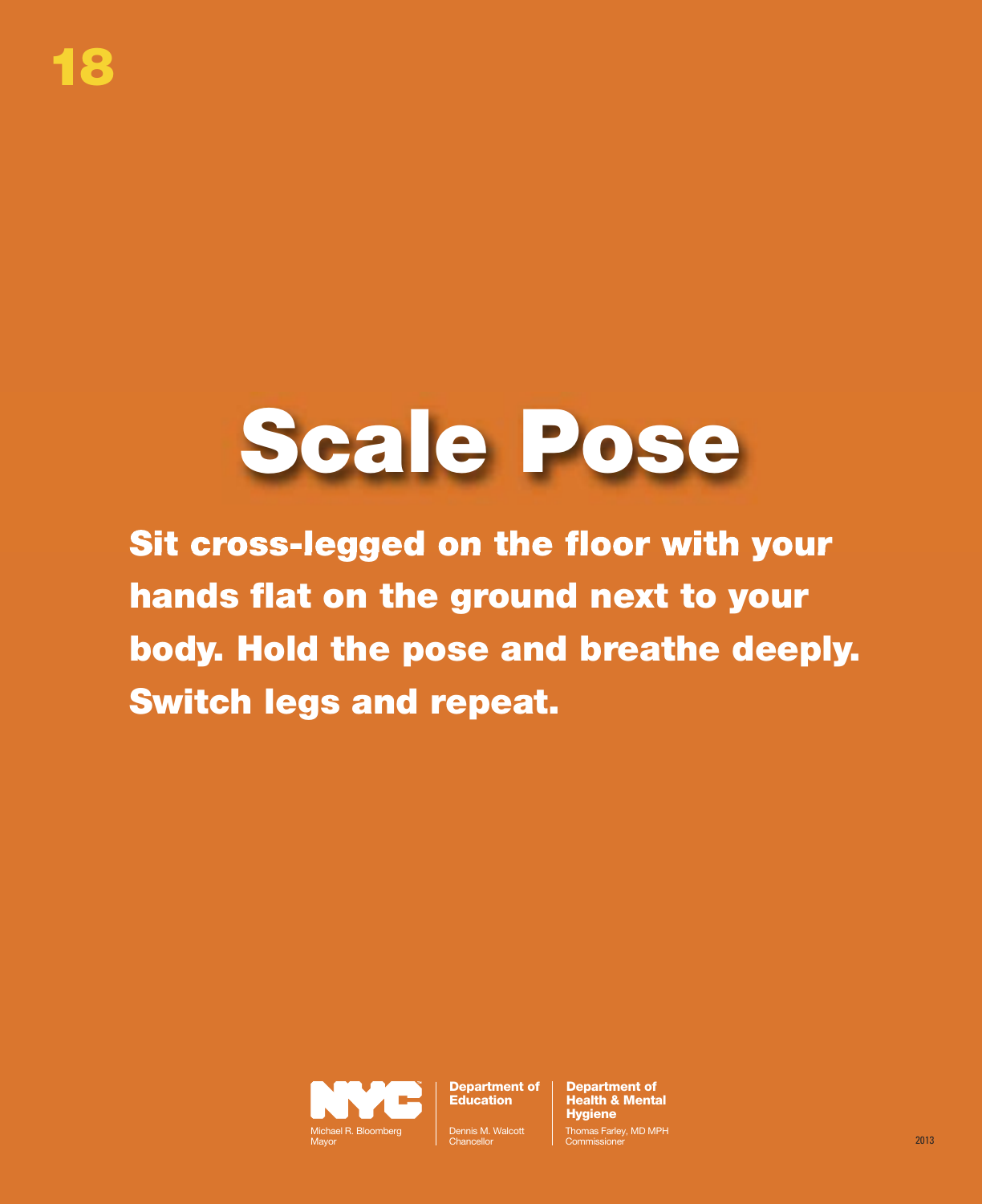#### **Side Stretch**

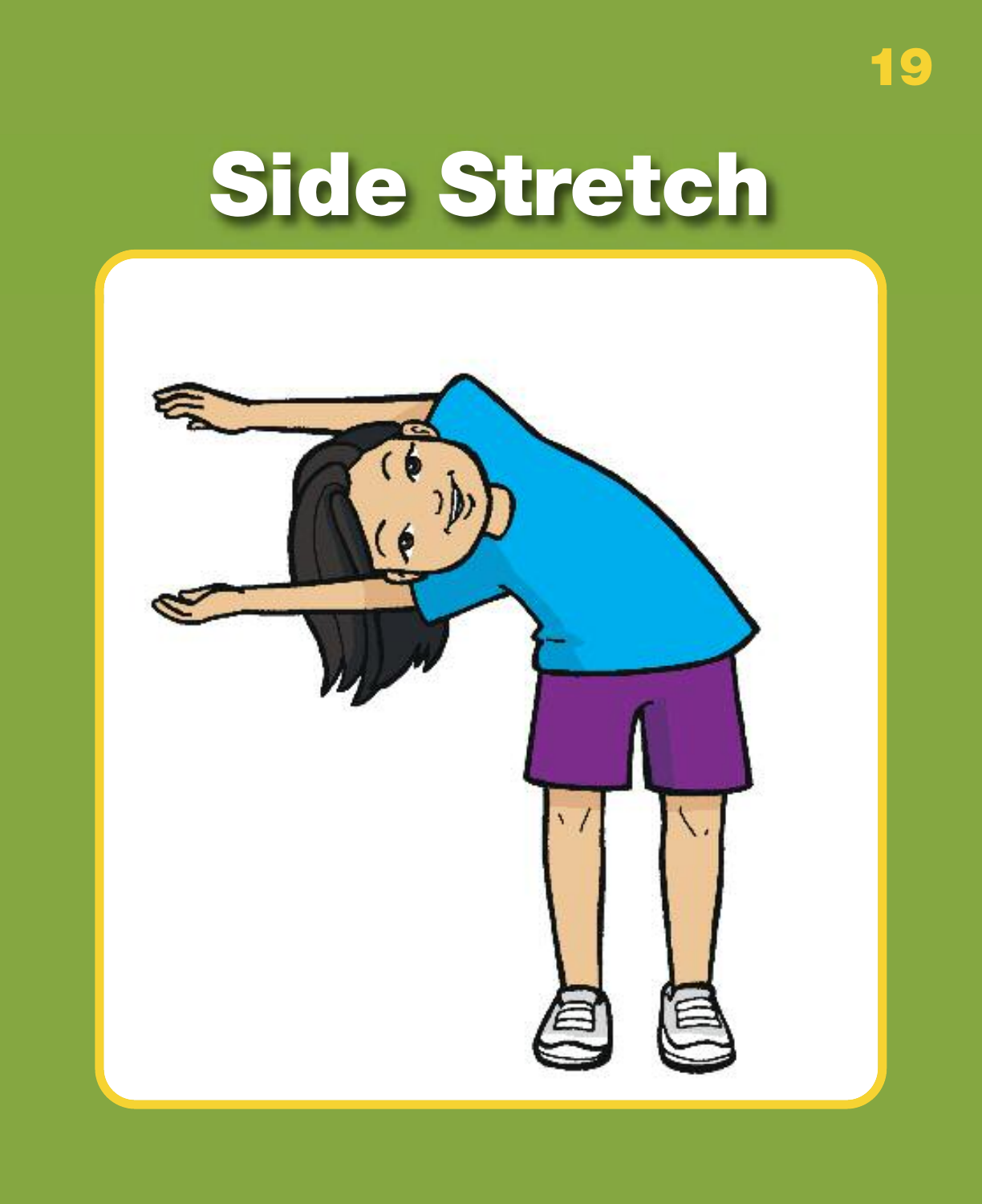### **Side Stretch**

**Stand with your feet shoulder-width apart. Reach your arms up alongside your head and slowly bend to the side from your waist. Hold the pose and breathe deeply. Switch sides and repeat.**



**Department of Education**

Dennis M. Walcott **Chancellor**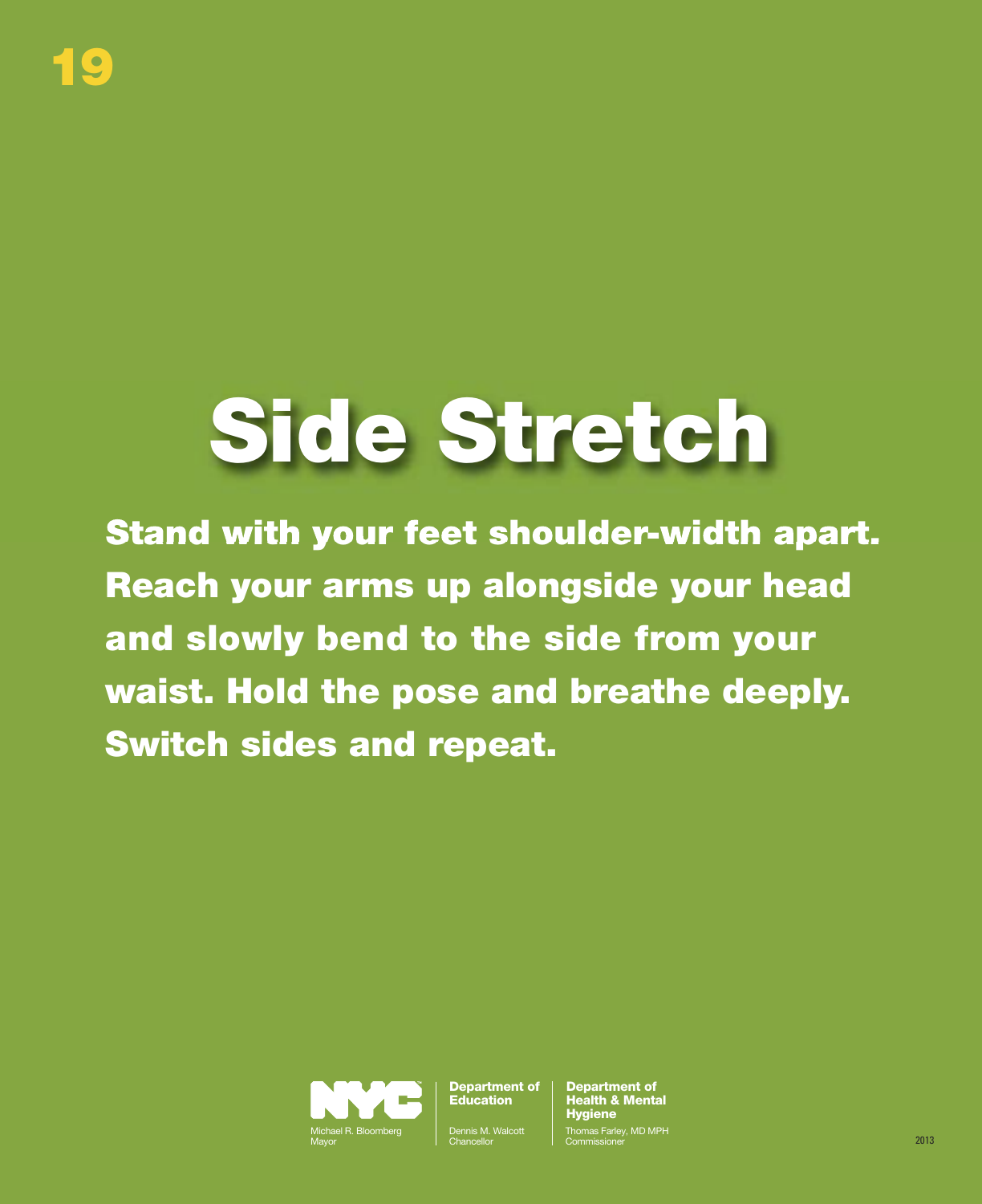#### 20 Standing<br>Backward Bend Pose

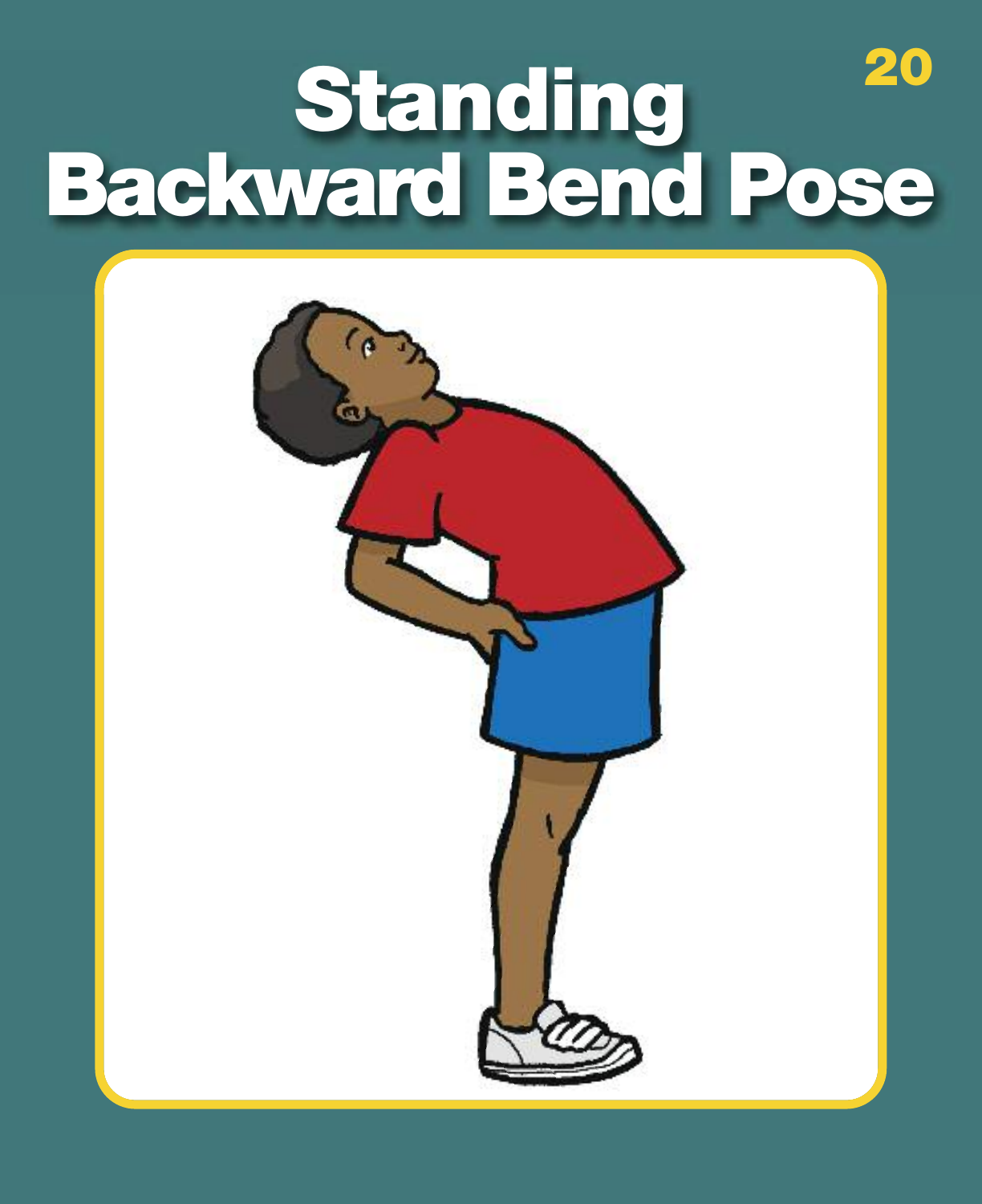

#### **Standing Backward Bend Pose**

**Stand with your feet shoulder-width apart. Place your hands on your lower back with your fingers facing the ground. Look up and lift your chest up until your back is slightly bent. Hold the pose and breathe deeply.**



**Department of Education**

Dennis M. Walcott **Chancellor**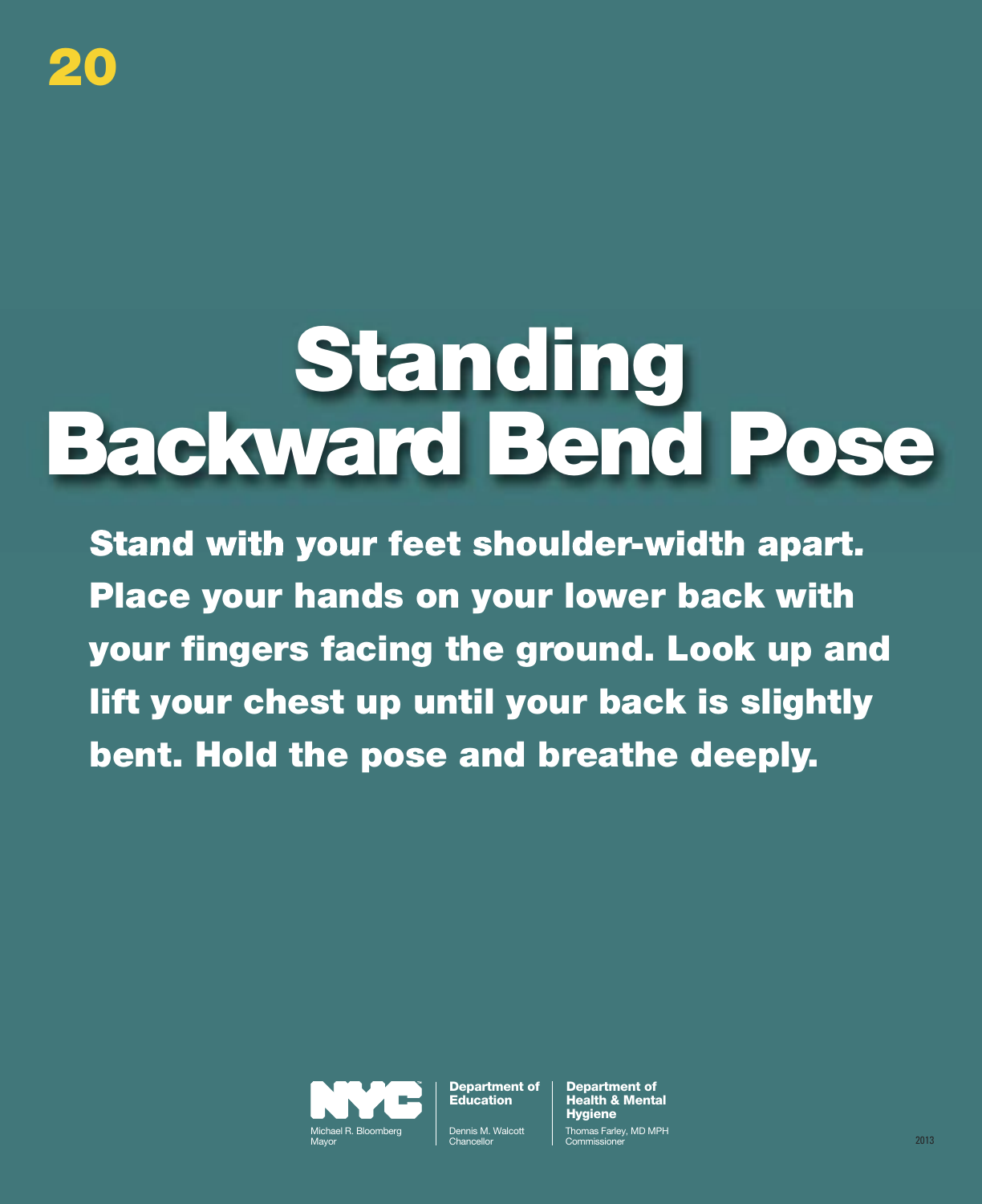## 21 Standing<br>Forward Bend Pose

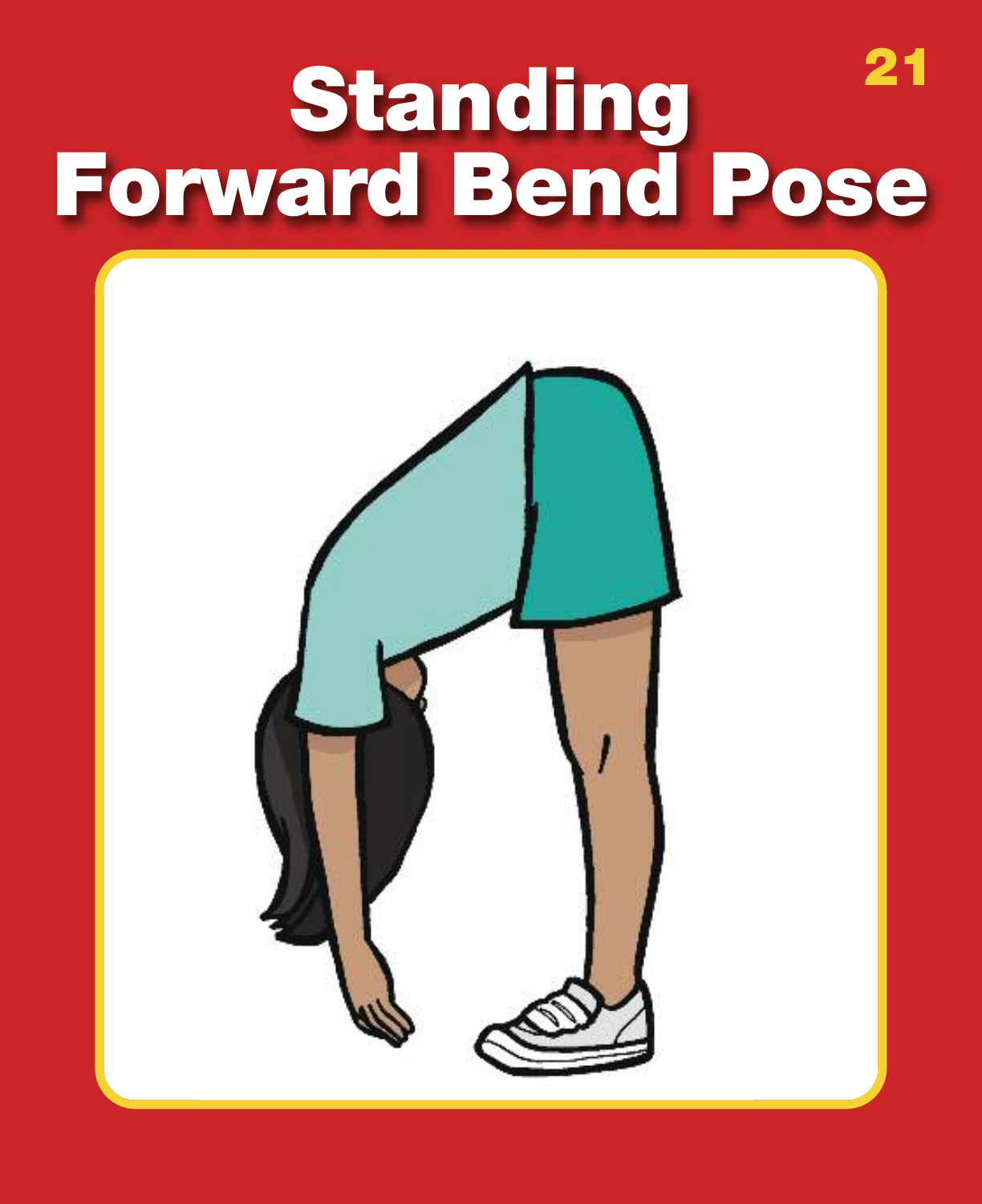#### **Standing Forward Bend Pose**

**Stand with your feet shoulder-width apart. Bend slowly at your waist and reach your hands towards your feet while keeping your legs straight. Keep your head, neck, and arms loose and relaxed. Hold the pose and breathe deeply.**



**Department of Education**

Dennis M. Walcott **Chancellor** 

**Department of Health & Mental Hygiene** Thomas Farley, MD MPH experimental control with the commissioner 2013<br>Commissioner 2013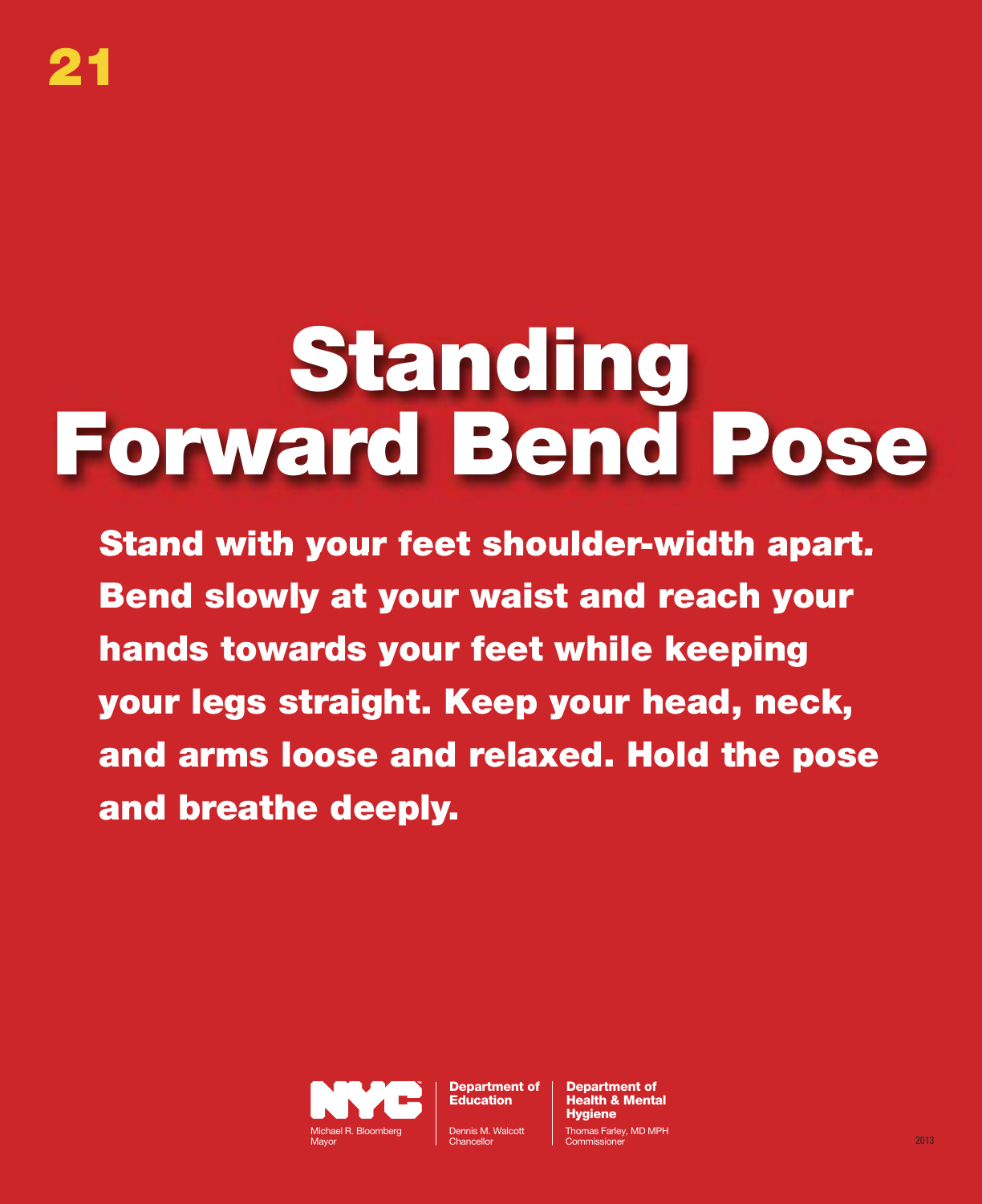



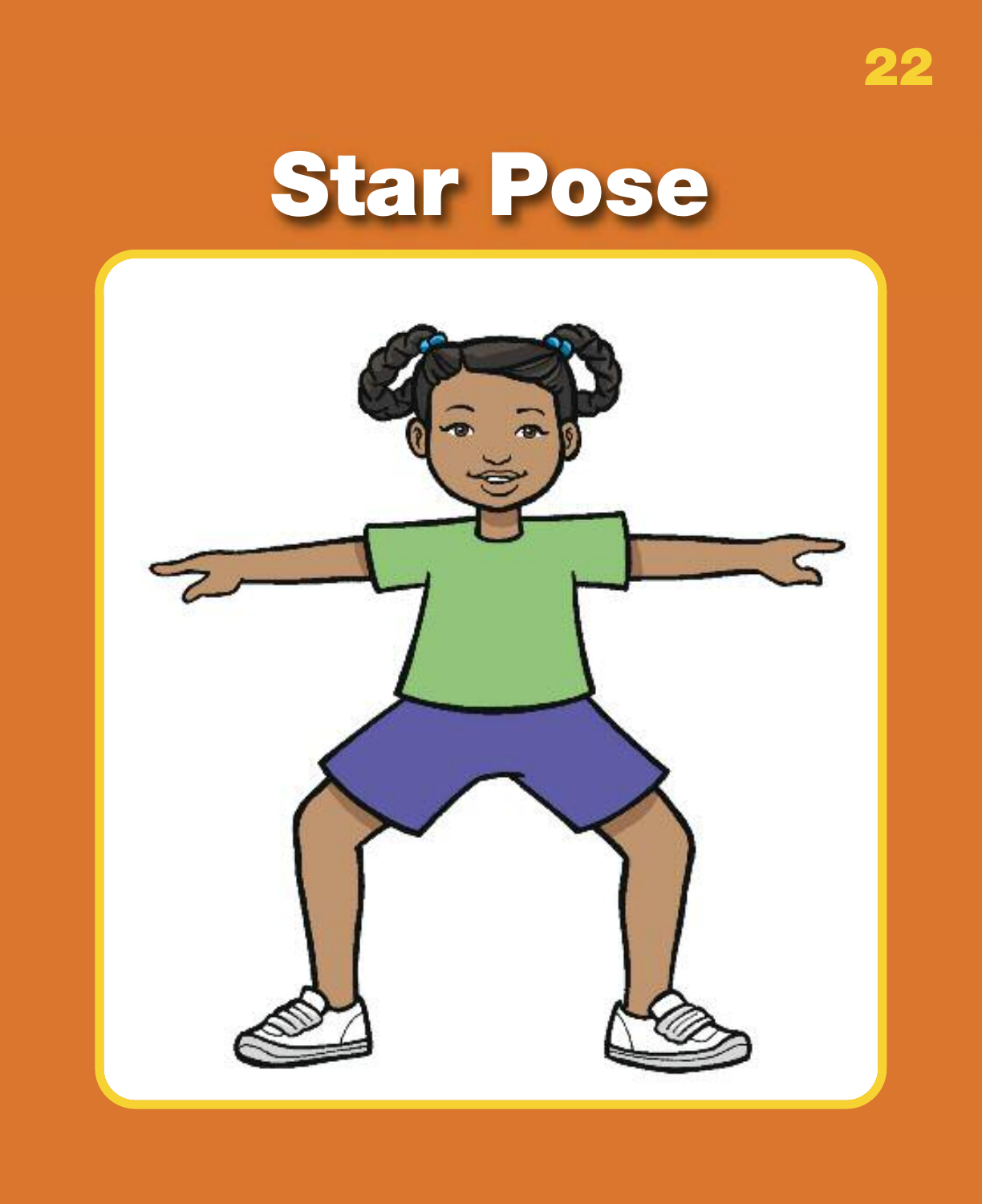#### **Star Pose**

**Stand with your feet out wide and bend your knees slightly. Stretch your arms out with your hands facing the floor. Reach out through your fingertips and relax your shoulders. Hold the pose and breathe deeply.**



**Department of Education**

**Chancellor**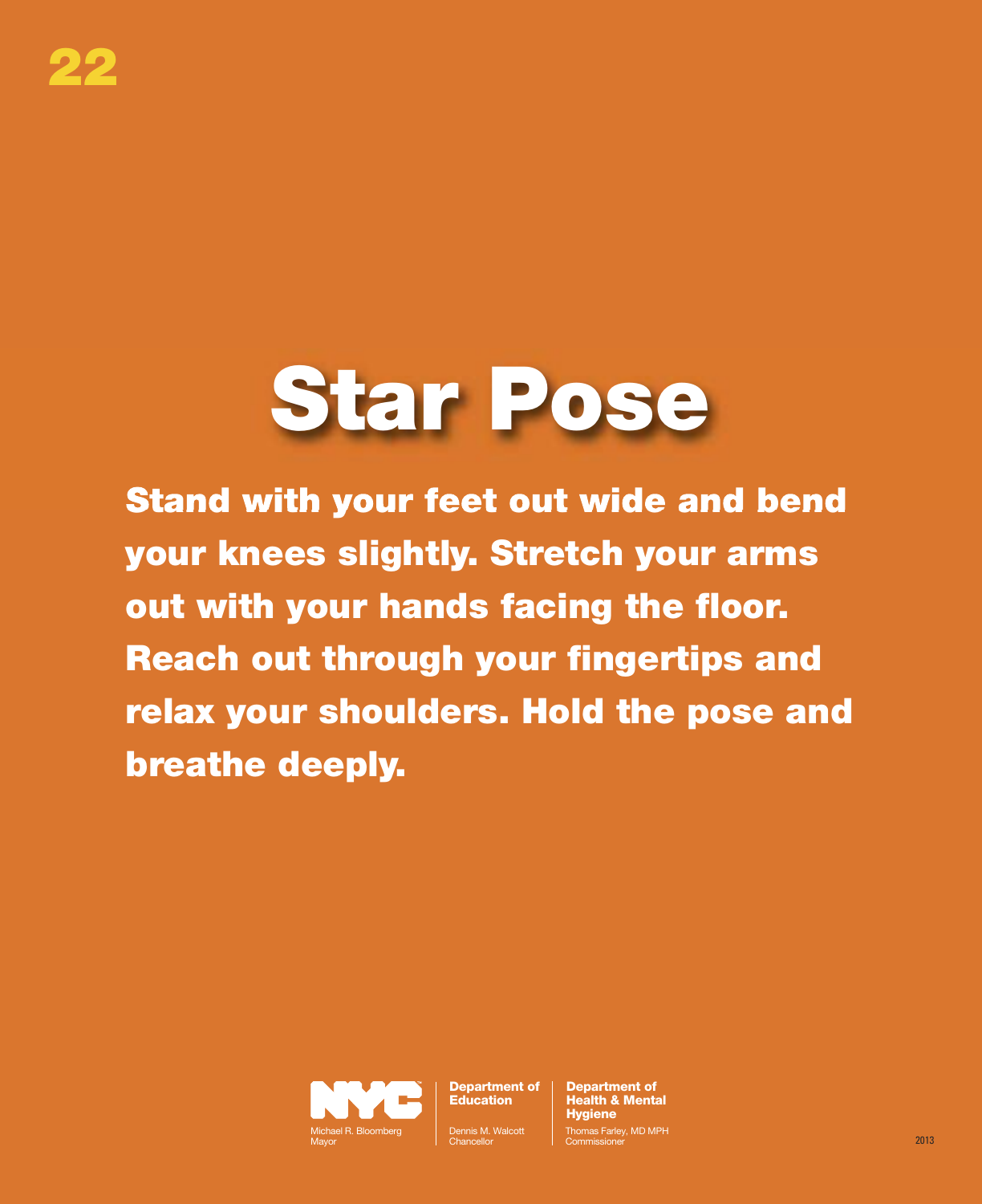



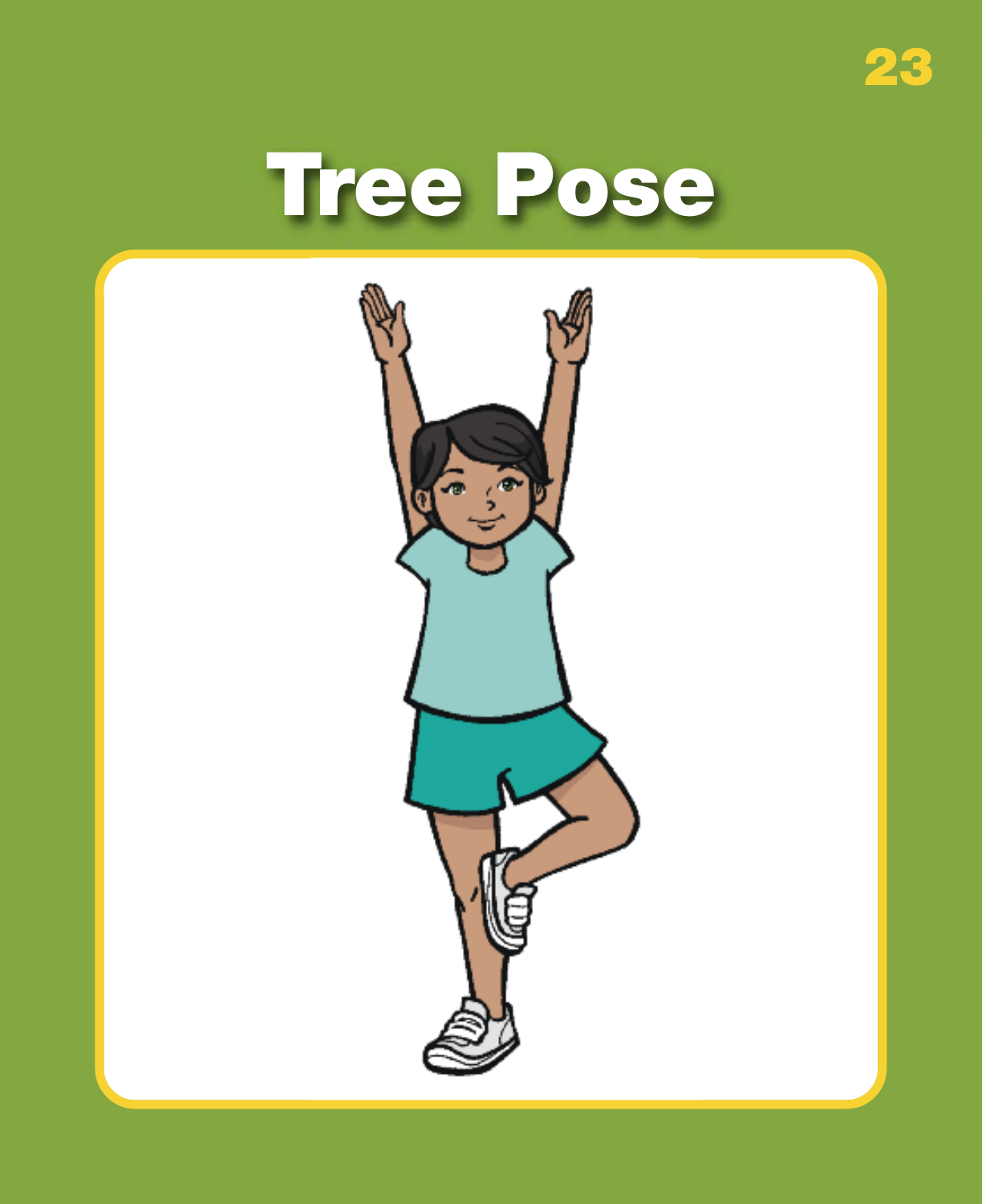#### **Tree Pose**

**Balance on one leg. Place the bottom of your opposite foot on the inside of your standing leg, either above or below your knee. Reach your arms up alongside your head. Hold the pose and breathe deeply. Switch legs and repeat.**



**Department of Education**

Dennis M. Walcott **Chancellor** 

**Department of Health & Mental Hygiene** by, MD MPH Commissioner 2013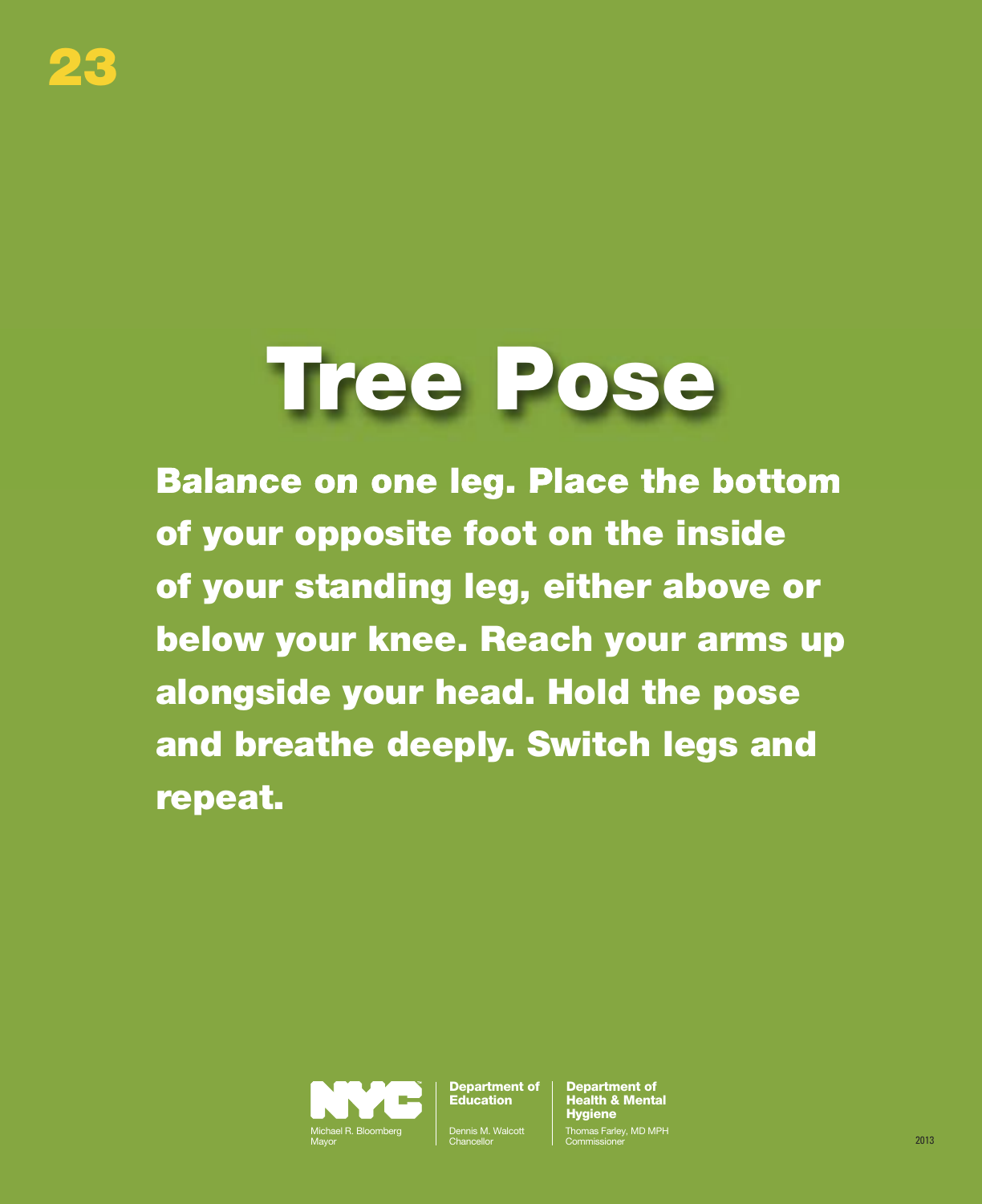

## Windmill Pose